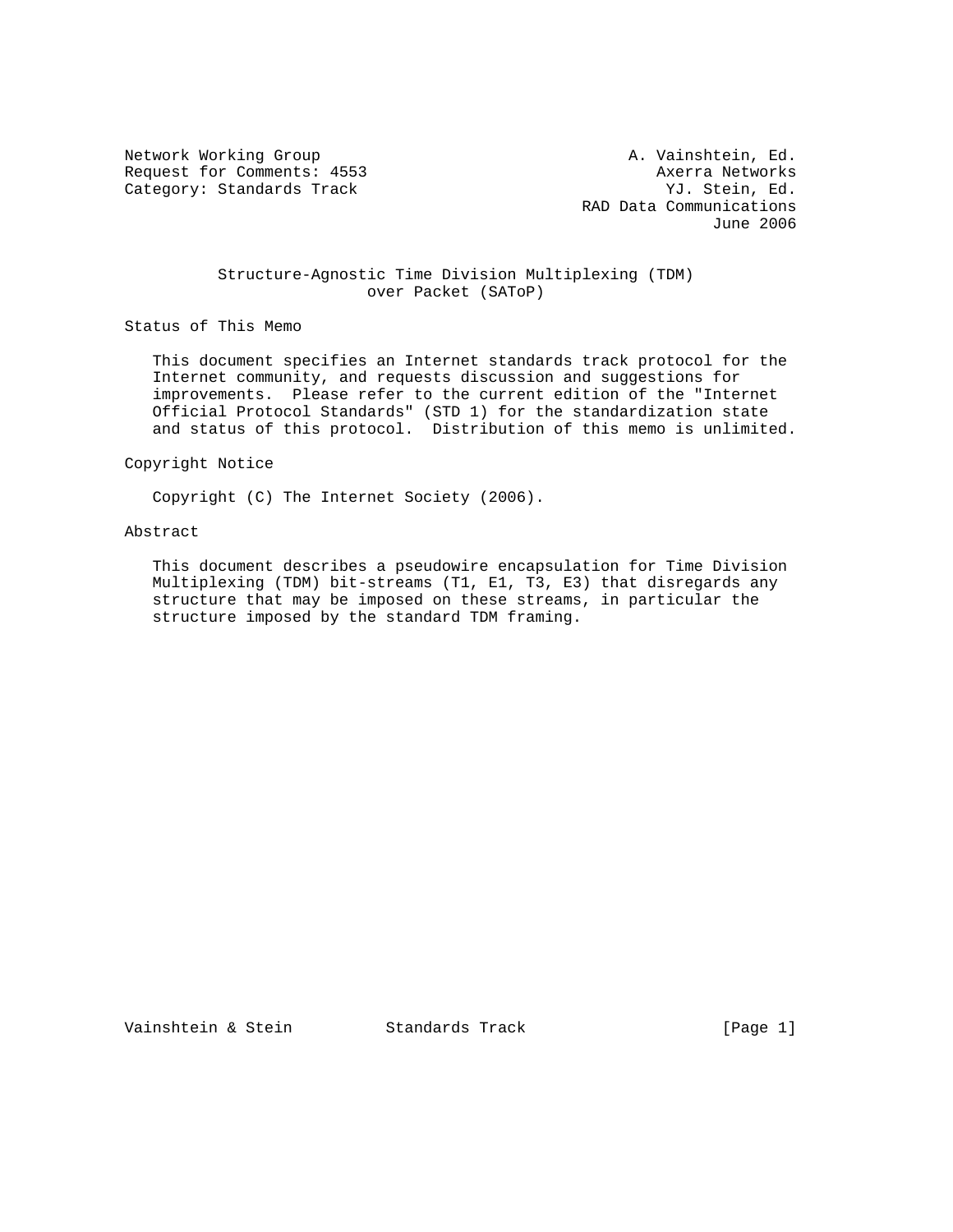| Table of Contents |  |
|-------------------|--|
|-------------------|--|

| 4.2. PSN and PW Demultiplexing Layer Headers 5                |
|---------------------------------------------------------------|
|                                                               |
| 4.3.1. Usage and Structure of the Control Word  8             |
|                                                               |
|                                                               |
|                                                               |
|                                                               |
|                                                               |
|                                                               |
|                                                               |
| 6.2.1. PSN-Bound Direction 12                                 |
| 6.2.2. CE-Bound Direction 13                                  |
|                                                               |
| 6.4. SATOP PW Performance Monitoring 15                       |
|                                                               |
|                                                               |
|                                                               |
|                                                               |
|                                                               |
|                                                               |
|                                                               |
|                                                               |
| 15                                                            |
| Appendix A: Old Mode of SAToP Encapsulation over L2TPv3 24    |
| Appendix B: Parameters That MUST Be Agreed upon during the PW |
|                                                               |

Vainshtein & Stein Standards Track [Page 2]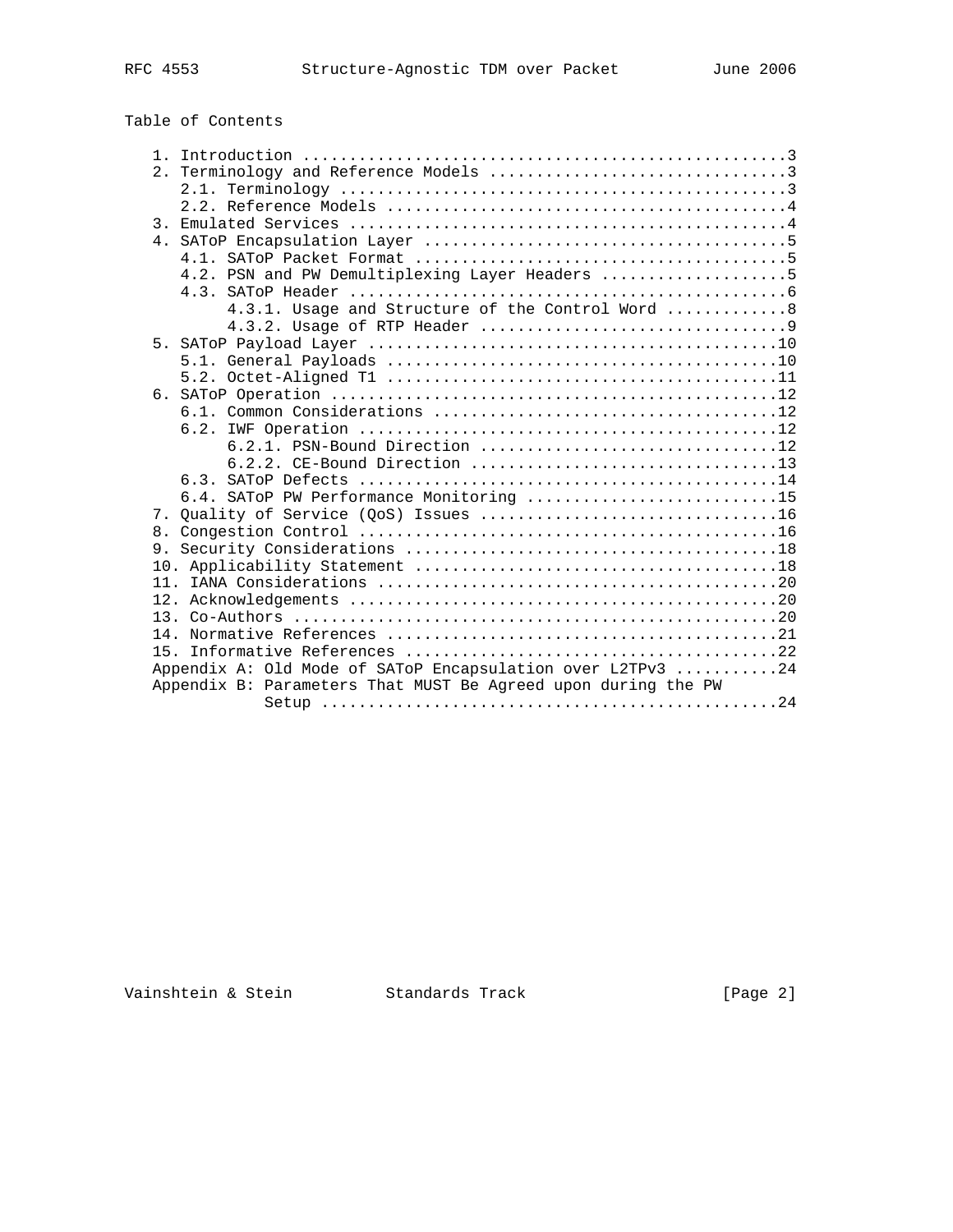# 1. Introduction

 This document describes a method for encapsulating Time Division Multiplexing (TDM) bit-streams (T1, E1, T3, E3) as pseudowires over packet-switching networks (PSN). It addresses only structure agnostic transport, i.e., the protocol completely disregards any structure that may possibly be imposed on these signals, in particular the structure imposed by standard TDM framing [G.704]. This emulation is referred to as "emulation of unstructured TDM circuits" in [RFC4197] and suits applications where the PEs have no need to interpret TDM data or to participate in the TDM signaling.

 The SAToP solution presented in this document conforms to the PWE3 architecture described in [RFC3985] and satisfies both the relevant general requirements put forward in [RFC3916] and specific requirements for unstructured TDM signals presented in [RFC4197].

 As with all PWs, SAToP PWs may be manually configured or set up using the PWE3 control protocol [RFC4447]. Extensions to the PWE3 control protocol required for setup and maintenance of SAToP pseudowires and allocations of code points used for this purpose are described in separate documents ([TDM-CONTROL] and [RFC4446], respectively).

2. Terminology and Reference Models

 The key words "MUST", "MUST NOT", "REQUIRED", "SHALL", "SHALL NOT", "SHOULD", "SHOULD NOT", "RECOMMENDED", "MAY", and "OPTIONAL" in this document are to be interpreted as described in [RFC2119].

#### 2.1. Terminology

 The following acronyms used in this document are defined in [RFC3985] and [RFC4197]:

| ATM        | Asynchronous Transfer Mode       |
|------------|----------------------------------|
| CE         | Customer Edge                    |
| CES        | Circuit Emulation Service        |
| <b>NSP</b> | Native Service Processing        |
| PE         | Provider Edge                    |
| <b>PDH</b> | Plesiochronous Digital Hierarchy |
| PW         | Pseudowire                       |
| <b>SDH</b> | Synchronous Digital Hierarchy    |
| SONET      | Synchronous Optical Network      |
| <b>TDM</b> | Time Division Multiplexing       |
|            |                                  |

Vainshtein & Stein Standards Track [Page 3]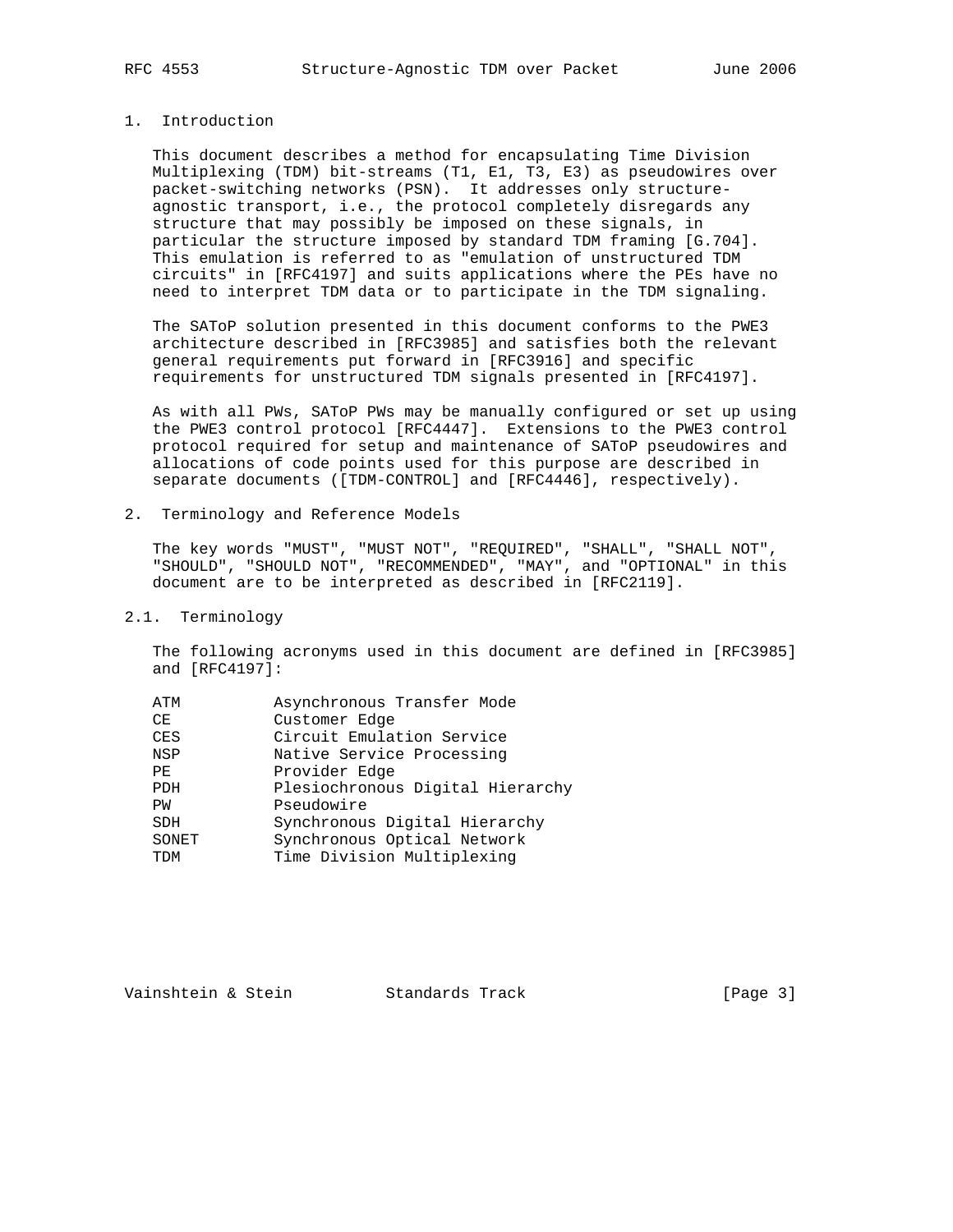In addition, the following TDM-specific terms are needed:

- o Loss of Signal (LOS) a condition of the TDM attachment circuit wherein the incoming signal cannot be detected. Criteria for entering and leaving the LOS condition can be found in [G.775].
- o Alarm Indication Signal (AIS) a special bit pattern (e.g., as described in [G.775]) in the TDM bit stream that indicates presence of an upstream circuit outage. For E1, T1, and E3 circuits, the AIS pattern is a sequence of binary "1" values of appropriate duration (the "all ones" pattern), and hence it can be detected and generated by structure-agnostic means. The T3 AIS pattern requires T3 framing (see [G.704], Section 2.5.3.6.1) and hence can only be handled by a structure-aware NSP.

 We also use the term Interworking Function (IWF) to describe the functional block that segments and encapsulates TDM into SAToP packets and that in the reverse direction decapsulates SAToP packets and reconstitutes TDM.

2.2. Reference Models

 The generic models defined in Sections 4.1, 4.2, and 4.4 of [RFC3985] fully apply to SAToP.

 The native service addressed in this document is a special case of the bit stream payload type defined in Section 3.3.3 of [RFC3985].

 The Network Synchronization reference model and deployment scenarios for emulation of TDM services are described in [RFC4197], Section 4.3.

3. Emulated Services

 This specification describes edge-to-edge emulation of the following TDM services described in [G.702]:

 1. E1 (2048 kbit/s) 2. T1 (1544 kbit/s); this service is also known as DS1 3. E3 (34368 kbit/s) 4. T3 (44736 kbit/s); this service is also known as DS3

 The protocol used for emulation of these services does not depend on the method in which attachment circuits are delivered to the PEs. For example, a T1 attachment circuit is treated in the same way

Vainshtein & Stein Standards Track [Page 4]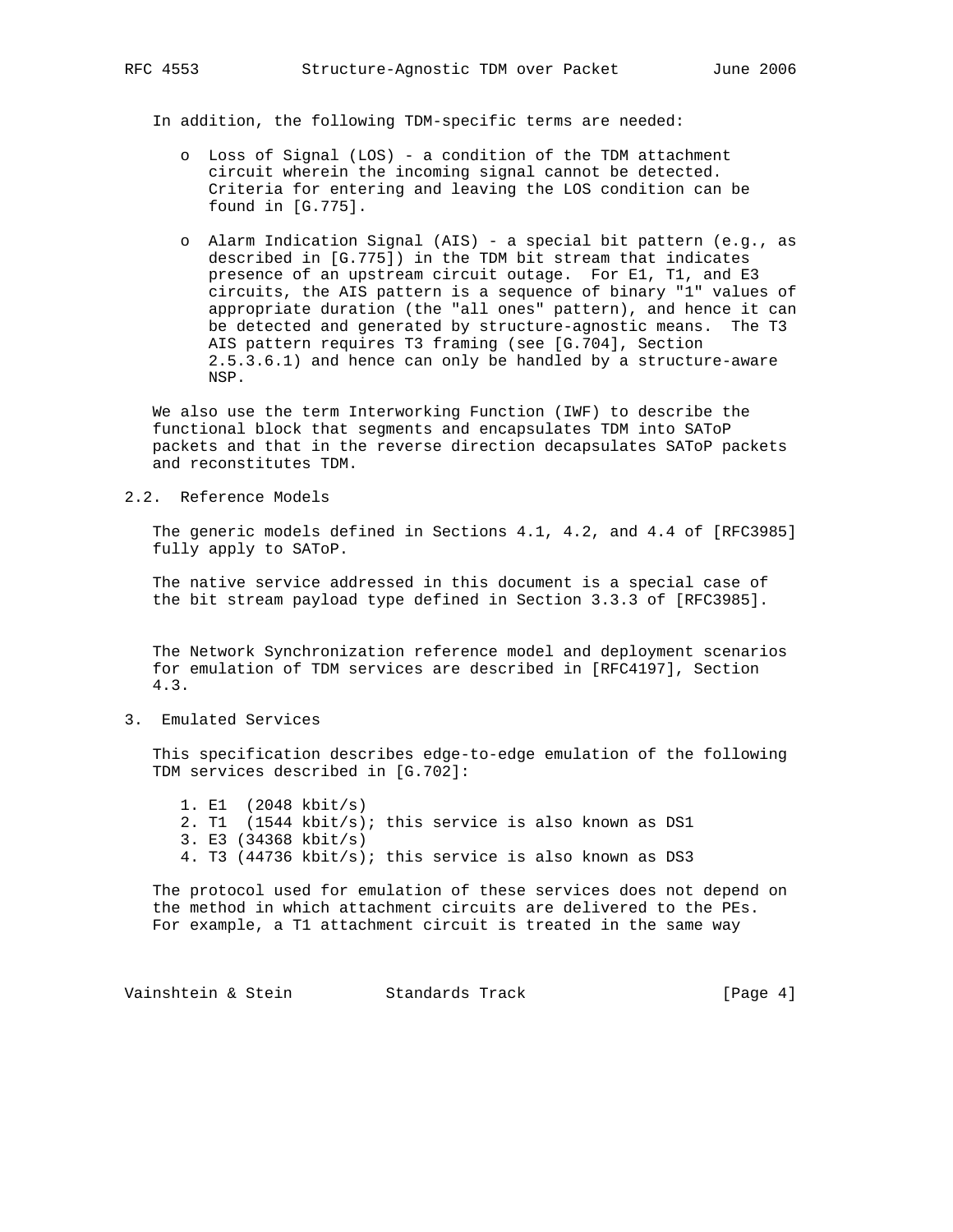regardless of whether it is delivered to the PE on copper [G.703], multiplexed in a T3 circuit [T1.107], mapped into a virtual tributary of a SONET/SDH circuit [G.707], or carried over an ATM network using unstructured ATM Circuit Emulation Service (CES) [ATM-CES]. Termination of any specific "carrier layers" used between the PE and CE is performed by an appropriate NSP.

- 4. SAToP Encapsulation Layer
- 4.1. SAToP Packet Format

The basic format of SAToP packets is shown in Figure 1 below.

0  $1$  2 3 0 1 2 3 4 5 6 7 8 9 0 1 2 3 4 5 6 7 8 9 0 1 2 3 4 5 6 7 8 9 0 1 +-+-+-+-+-+-+-+-+-+-+-+-+-+-+-+-+-+-+-+-+-+-+-+-+-+-+-+-+-+-+-+-+ | ... | ... | ... | ... | ... | ... | ... | ... | ... | ... | ... | ... | ... | ... | ... | ... | ... | ... | . PSN and PW demultiplexing layer headers | ... | ... | ... | ... | ... | ... | ... | ... | ... | ... | ... | ... | ... | ... | ... | ... | ... | ... | . +=+=+=+=+=+=+=+=+=+=+=+=+=+=+=+=+=+=+=+=+=+=+=+=+=+=+=+=+=+=+=+=+ | ... | ... | ... | ... | ... | ... | ... | ... | ... | ... | ... | ... | ... | ... | ... | ... | ... | ... | . +-- --+ SAToP Encapsulation Header +-- --+ | ... | ... | ... | ... | ... | ... | ... | ... | ... | ... | ... | ... | ... | ... | ... | ... | ... | ... | . +=+=+=+=+=+=+=+=+=+=+=+=+=+=+=+=+=+=+=+=+=+=+=+=+=+=+=+=+=+=+=+=+ | ... | ... | ... | ... | ... | ... | ... | ... | ... | ... | ... | ... | ... | ... | ... | ... | ... | ... | . | TDM data (Payload) | | ... | ... | ... | ... | ... | ... | ... | ... | ... | ... | ... | ... | ... | ... | ... | ... | ... | ... | . +-+-+-+-+-+-+-+-+-+-+-+-+-+-+-+-+-+-+-+-+-+-+-+-+-+-+-+-+-+-+-+-+

Figure 1. Basic SAToP Packet Format

## 4.2. PSN and PW Demultiplexing Layer Headers

 Both UDP and L2TPv3 [RFC3931] can provide the PW demultiplexing mechanisms for SAToP PWs over an IPv4/IPv6 PSN. The PW label provides the demultiplexing function for an MPLS PSN as described in Section 5.4.2 of [RFC3985].

 The total size of a SAToP packet for a specific PW MUST NOT exceed path MTU between the pair of PEs terminating this PW. SAToP implementations using IPv4 PSN MUST mark the IPv4 datagrams they generate as "Don't Fragment" [RFC791] (see also [PWE3-FRAG]).

Vainshtein & Stein Standards Track [Page 5]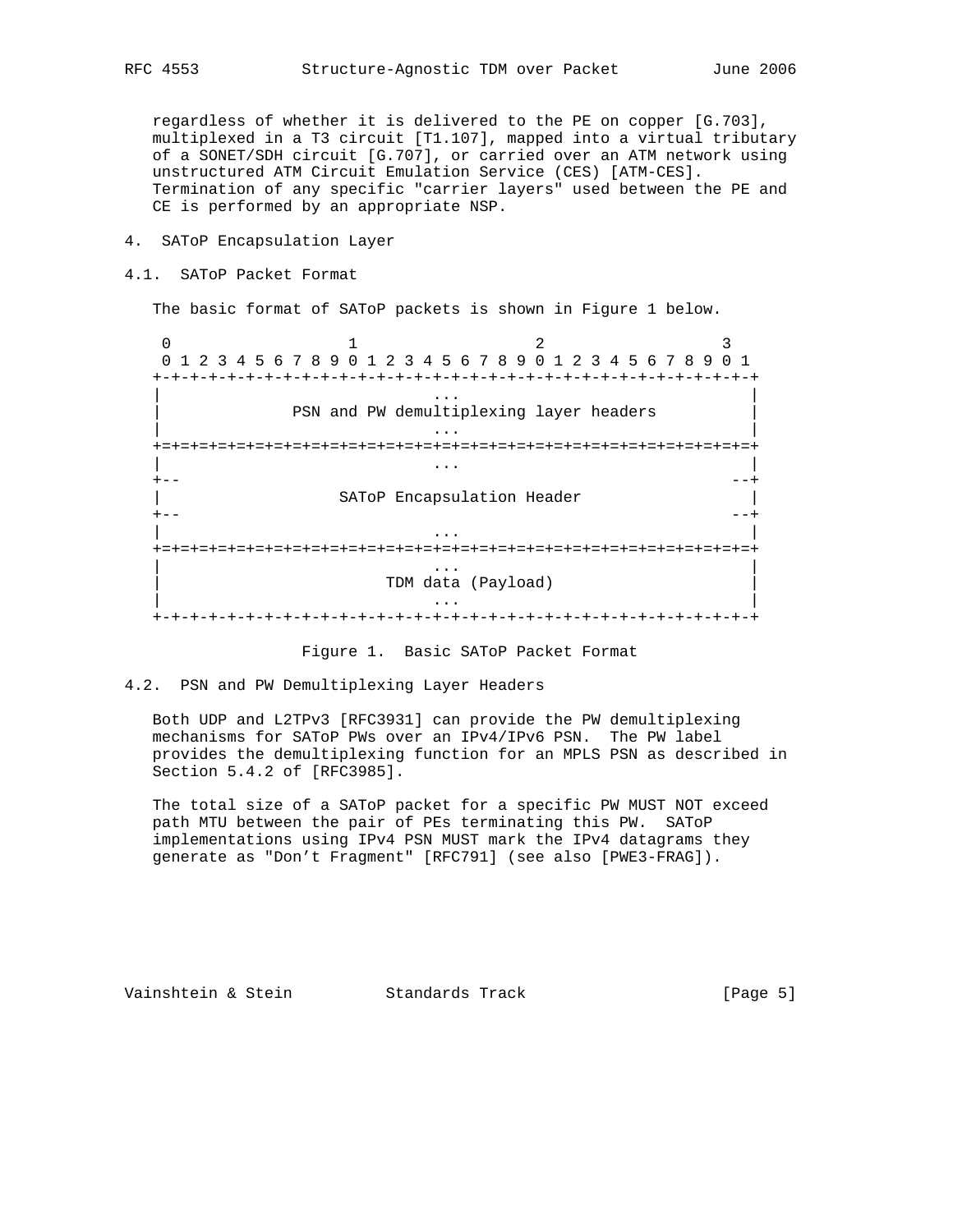## 4.3. SAToP Header

 The SAToP header MUST contain the SAToP Control Word (4 bytes) and MAY also contain a fixed RTP header [RFC3550]. If the RTP header is included in the SAToP header, it MUST immediately follow the SAToP control word in all cases except UDP multiplexing, where it MUST precede it (see Figures 2a, 2b, and 2c below).

 Note: Such an arrangement complies with the traditional usage of RTP for the IPv4/IPv6 PSN with UDP multiplexing while making SAToP PWs Equal Cost Multi-Path (ECMP)-safe for the MPLS PSN by providing for PW-IP packet discrimination (see [RFC3985], Section 5.4.3). Furthermore, it facilitates seamless stitching of L2TPv3-based and MPLS-based segments of SAToP PWs (see [PWE3-MS]).

0  $1$  2 3 0 1 2 3 4 5 6 7 8 9 0 1 2 3 4 5 6 7 8 9 0 1 2 3 4 5 6 7 8 9 0 1 +-+-+-+-+-+-+-+-+-+-+-+-+-+-+-+-+-+-+-+-+-+-+-+-+-+-+-+-+-+-+-+-+ | ... | ... | ... | ... | ... | ... | ... | ... | ... | ... | ... | ... | ... | ... | ... | ... | ... | ... | . | IPv4/IPv6 and UDP (PW demultiplexing layer) headers | | ... | ... | ... | ... | ... | ... | ... | ... | ... | ... | ... | ... | ... | ... | ... | ... | ... | ... | . +=+=+=+=+=+=+=+=+=+=+=+=+=+=+=+=+=+=+=+=+=+=+=+=+=+=+=+=+=+=+=+=+ | | +-- OPTIONAL --+ | | Fixed RTP Header (see [RFC3550]) | | +=+=+=+=+=+=+=+=+=+=+=+=+=+=+=+=+=+=+=+=+=+=+=+=+=+=+=+=+=+=+=+=+ | SAToP Control Word | +=+=+=+=+=+=+=+=+=+=+=+=+=+=+=+=+=+=+=+=+=+=+=+=+=+=+=+=+=+=+=+=+ | ... | ... | ... | ... | ... | ... | ... | ... | ... | ... | ... | ... | ... | ... | ... | ... | ... | ... | 1 | TDM data (Payload) | | ... | ... | ... | ... | ... | ... | ... | ... | ... | ... | ... | ... | ... | ... | ... | ... | ... | ... | 1 +-+-+-+-+-+-+-+-+-+-+-+-+-+-+-+-+-+-+-+-+-+-+-+-+-+-+-+-+-+-+-+-+

> Figure 2a. SAToP Packet Format for an IPv4/IPv6 PSN with UDP PW Demultiplexing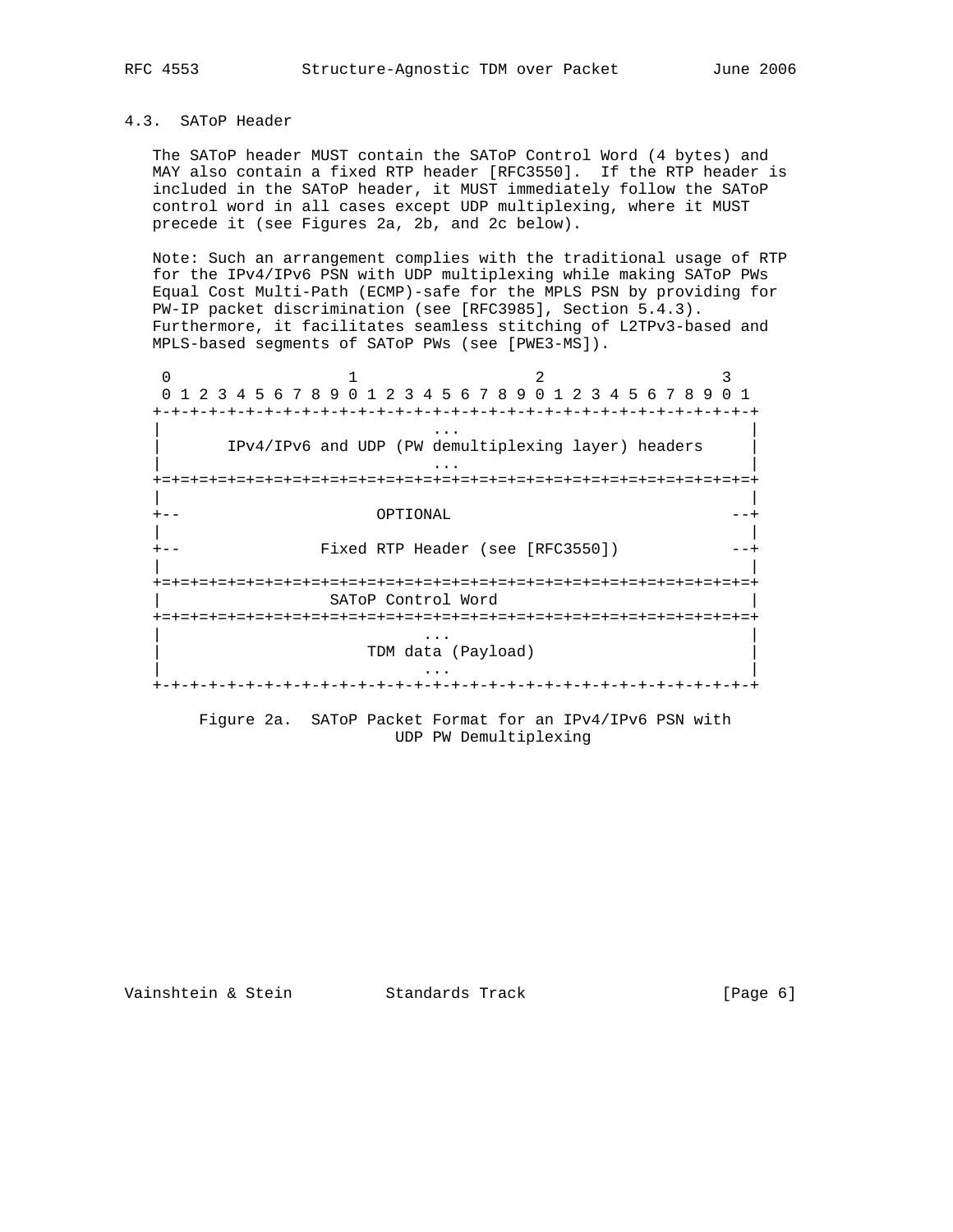0  $1$  2 3 0 1 2 3 4 5 6 7 8 9 0 1 2 3 4 5 6 7 8 9 0 1 2 3 4 5 6 7 8 9 0 1 +-+-+-+-+-+-+-+-+-+-+-+-+-+-+-+-+-+-+-+-+-+-+-+-+-+-+-+-+-+-+-+-+ | ... | ... | ... | ... | ... | ... | ... | ... | ... | ... | ... | ... | ... | ... | ... | ... | ... | ... | . | IPv4/IPv6 and L2TPv3 (PW demultiplexing layer) headers | | ... | ... | ... | ... | ... | ... | ... | ... | ... | ... | ... | ... | ... | ... | ... | ... | ... | ... | . +=+=+=+=+=+=+=+=+=+=+=+=+=+=+=+=+=+=+=+=+=+=+=+=+=+=+=+=+=+=+=+=+ SAToP Control Word +=+=+=+=+=+=+=+=+=+=+=+=+=+=+=+=+=+=+=+=+=+=+=+=+=+=+=+=+=+=+=+=+ | | +-- OPTIONAL --+ | | +-- Fixed RTP Header (see [RFC3550]) --+ | | +=+=+=+=+=+=+=+=+=+=+=+=+=+=+=+=+=+=+=+=+=+=+=+=+=+=+=+=+=+=+=+=+ | ... | ... | ... | ... | ... | ... | ... | ... | ... | ... | ... | ... | ... | ... | ... | ... | ... | ... | . | TDM data (Payload) | | ... | ... | ... | ... | ... | ... | ... | ... | ... | ... | ... | ... | ... | ... | ... | ... | ... | ... | . +-+-+-+-+-+-+-+-+-+-+-+-+-+-+-+-+-+-+-+-+-+-+-+-+-+-+-+-+-+-+-+-+ Figure 2b. SAToP Packet Format for an IPv4/IPv6 PSN with L2TPv3 PW Demultiplexing 0  $1$  2 3 0 1 2 3 4 5 6 7 8 9 0 1 2 3 4 5 6 7 8 9 0 1 2 3 4 5 6 7 8 9 0 1 +-+-+-+-+-+-+-+-+-+-+-+-+-+-+-+-+-+-+-+-+-+-+-+-+-+-+-+-+-+-+-+-+ | ... | ... | ... | ... | ... | ... | ... | ... | ... | ... | ... | ... | ... | ... | ... | ... | ... | ... | . | MPLS Label Stack | | ... | ... | ... | ... | ... | ... | ... | ... | ... | ... | ... | ... | ... | ... | ... | ... | ... | ... | . +=+=+=+=+=+=+=+=+=+=+=+=+=+=+=+=+=+=+=+=+=+=+=+=+=+=+=+=+=+=+=+=+ SAToP Control Word +=+=+=+=+=+=+=+=+=+=+=+=+=+=+=+=+=+=+=+=+=+=+=+=+=+=+=+=+=+=+=+=+ | | +-- OPTIONAL --+ | | +-- Fixed RTP Header (see [RFC3550]) --+ | | +=+=+=+=+=+=+=+=+=+=+=+=+=+=+=+=+=+=+=+=+=+=+=+=+=+=+=+=+=+=+=+=+ | ... | ... | ... | ... | ... | ... | ... | ... | ... | ... | ... | ... | ... | ... | ... | ... | ... | ... | . | TDM data (Payload) | | ... | ... | ... | ... | ... | ... | ... | ... | ... | ... | ... | ... | ... | ... | ... | ... | ... | ... | . +-+-+-+-+-+-+-+-+-+-+-+-+-+-+-+-+-+-+-+-+-+-+-+-+-+-+-+-+-+-+-+-+

Figure 2c. SAToP Packet Format for an MPLS PSN

Vainshtein & Stein Standards Track [Page 7]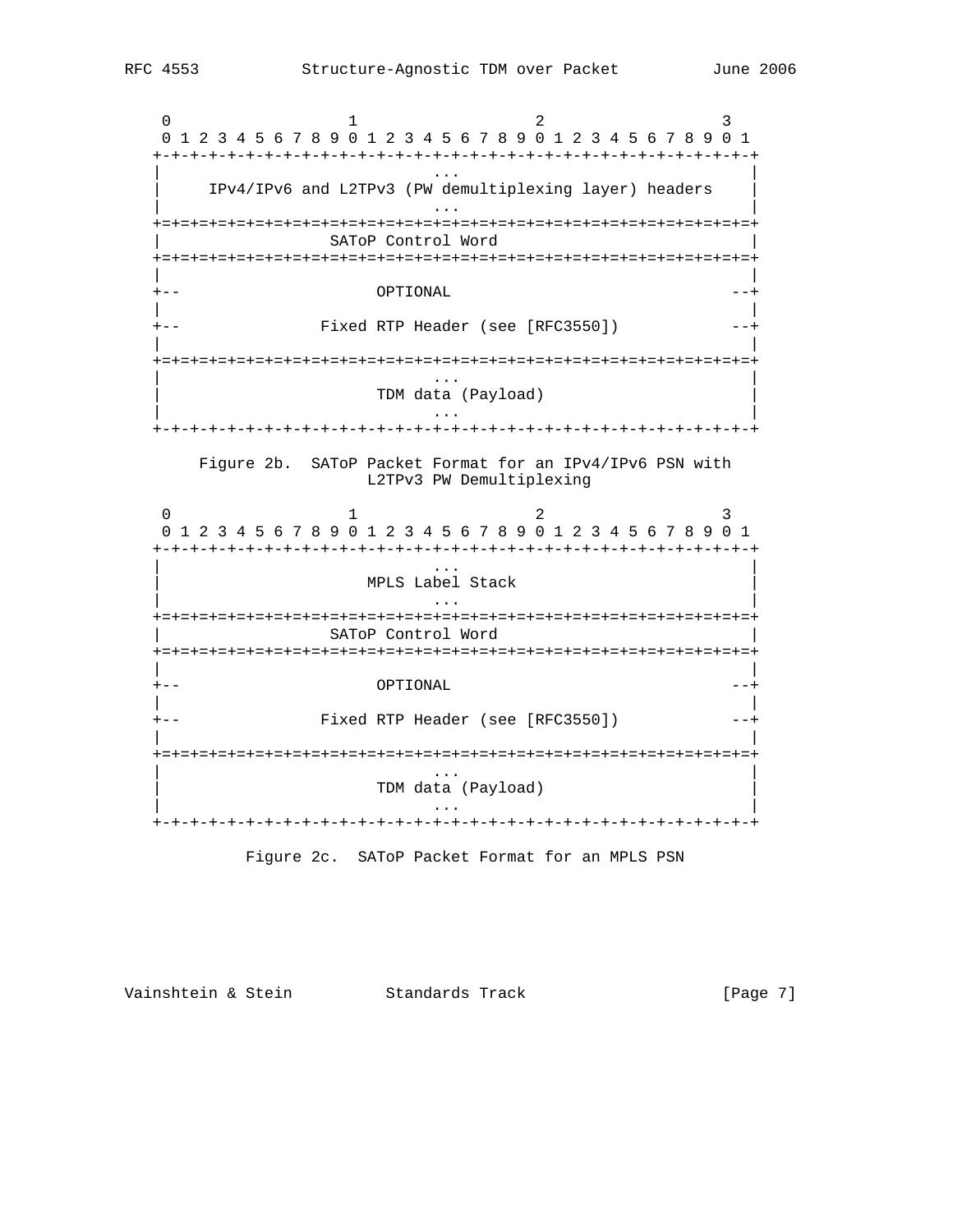## 4.3.1. Usage and Structure of the Control Word

Usage of the SAToP control word allows:

- 1. Detection of packet loss or misordering
- 2. Differentiation between the PSN and attachment circuit problems as causes for the outage of the emulated service
- 3. PSN bandwidth conservation by not transferring invalid data (AIS)
- 4. Signaling of faults detected at the PW egress to the PW ingress.

The structure of the SAToP Control Word is shown in Figure 3 below.

0  $1$  2 3 0 1 2 3 4 5 6 7 8 9 0 1 2 3 4 5 6 7 8 9 0 1 2 3 4 5 6 7 8 9 0 1 +-+-+-+-+-+-+-+-+-+-+-+-+-+-+-+-+-+-+-+-+-+-+-+-+-+-+-+-+-+-+-+-+ |0 0 0 0|L|R|RSV|FRG| LEN | Sequence number | +-+-+-+-+-+-+-+-+-+-+-+-+-+-+-+-+-+-+-+-+-+-+-+-+-+-+-+-+-+-+-+-+

Figure 3. Structure of the SAToP Control Word

 The use of Bits 0 to 3 is described in [RFC4385]. These bits MUST be set to zero unless they are being used to indicate the start of an Associated Channel Header (ACH). An ACH is needed if the state of the SAToP PW is being monitored using Virtual Circuit Connectivity Verification [PWE3-VCCV].

 L - If set, indicates that TDM data carried in the payload is invalid due to an attachment circuit fault. When the L bit is set the payload MAY be omitted in order to conserve bandwidth. The CE bound IWF MUST play out an appropriate amount of filler data regardless of the payload size. Once set, if the fault is rectified, the L bit MUST be cleared.

 Note: This document does not specify which TDM fault conditions are treated as invalidating the data carried in the SAToP packets. Possible examples include, but are not limited to LOS and AIS.

 R - If set by the PSN-bound IWF, indicates that its local CE-bound IWF is in the packet loss state, i.e., has lost a preconfigured number of consecutive packets. The R bit MUST be cleared by the PSN-bound IWF once its local CE-bound IWF has exited the packet loss state, i.e., has received a preconfigured number of consecutive packets.

Vainshtein & Stein Standards Track [Page 8]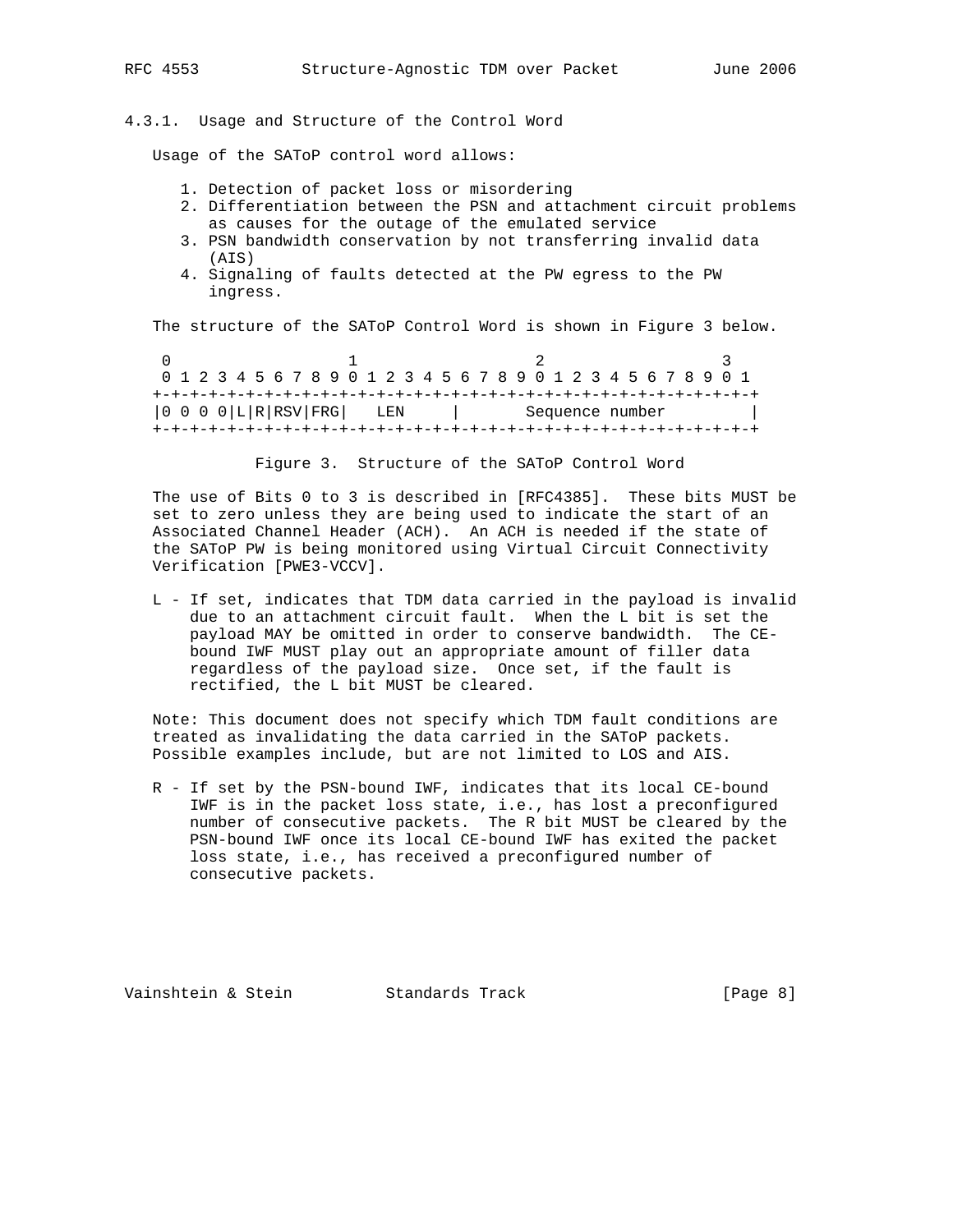- RSV and FRG (bits 6 to 9) MUST be set to 0 by the PSN-bound IWF and MUST be ignored by the CE-bound IWF. RSV is reserved. FRG is fragmentation; see [PWE3-FRAG].
- LEN (bits 10 to 15) MAY be used to carry the length of the SAToP packet (defined as the size of the SAToP header + the payload size) if it is less than 64 bytes, and MUST be set to zero otherwise. When the LEN field is set to 0, the preconfigured size of the SAToP packet payload MUST be assumed to be as described in Section 5.1, and if the actual packet size is inconsistent with this length, the packet MUST be considered malformed.
- Sequence number used to provide the common PW sequencing function as well as detection of lost packets. It MUST be generated in accordance with the rules defined in Section 5.1 of [RFC3550] for the RTP sequence number:

 o Its space is a 16-bit unsigned circular space o Its initial value SHOULD be random (unpredictable).

 It MUST be incremented with each SAToP data packet sent in the specific PW.

4.3.2. Usage of RTP Header

 When RTP is used, the following fields of the fixed RTP header (see [RFC3550], Section 5.1) MUST be set to zero: P (padding), X (header extension), CC (CSRC count), and M (marker).

The PT (payload type) field is used as follows:

- 1. One PT value MUST be allocated from the range of dynamic values (see [RTP-TYPES]) for each direction of the PW. The same PT value MAY be reused for both directions of the PW and also reused between different PWs.
- 2. The PSN-bound IWF MUST set the PT field in the RTP header to the allocated value.
- 3. The CE-bound IWF MAY use the received value to detect malformed packets.

 The sequence number MUST be the same as the sequence number in the SAToP control word.

Vainshtein & Stein Standards Track [Page 9]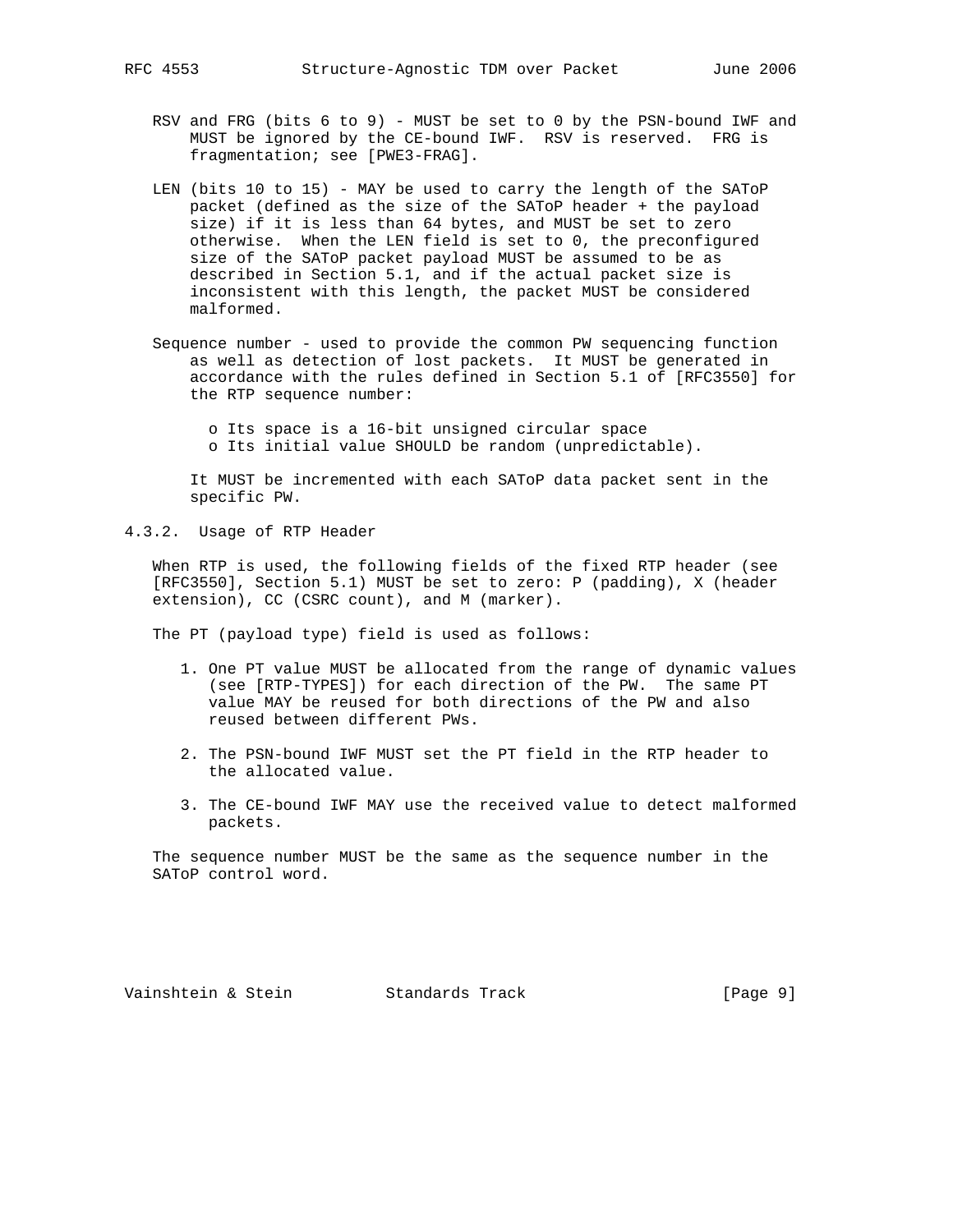The RTP timestamps are used for carrying timing information over the network. Their values are generated in accordance with the rules established in [RFC3550].

 The frequency of the clock used for generating timestamps MUST be an integer multiple of 8 kHz. All implementations of SAToP MUST support the 8 kHz clock. Other multiples of 8 kHz MAY be used.

 The SSRC (synchronization source) value in the RTP header MAY be used for detection of misconnections, i.e., incorrect interconnection of attachment circuits.

Timestamp generation MAY be used in the following modes:

- 1. Absolute mode: The PSN-bound IWF sets timestamps using the clock recovered from the incoming TDM attachment circuit. As a consequence, the timestamps are closely correlated with the sequence numbers. All SAToP implementations that support usage of the RTP header MUST support this mode.
- 2. Differential mode: Both IWFs have access to a common high quality timing source, and this source is used for timestamp generation. Support of this mode is OPTIONAL.

 Usage of the fixed RTP header in a SAToP PW and all the options associated with its usage (the timestamping clock frequency, the timestamping mode, selected PT and SSRC values) MUST be agreed upon between the two SAToP IWFs during PW setup as described in [TDM-CONTROL]. Other, RTP-specific methods (e.g., see [RFC3551]) MUST NOT be used.

- 5. SAToP Payload Layer
- 5.1. General Payloads

 In order to facilitate handling of packet loss in the PSN, all packets belonging to a given SAToP PW are REQUIRED to carry a fixed number of bytes filled with TDM data received from the attachment circuit. The packet payload size MUST be defined during the PW setup, MUST be the same for both directions of the PW, and MUST remain unchanged for the lifetime of the PW.

 The CE-bound and PSN-bound IWFs MUST agree on SAToP packet payload size during PW setup (default payload size values defined below guarantee that such an agreement is always possible). The SAToP packet payload size can be exchanged over the PWE3 control protocol ([TDM-CONTROL]) by using the Circuit Emulation over Packet (CEP)/TDM Payload Bytes sub-TLV of the Interface Parameters TLV ([RFC4446]).

Vainshtein & Stein Standards Track [Page 10]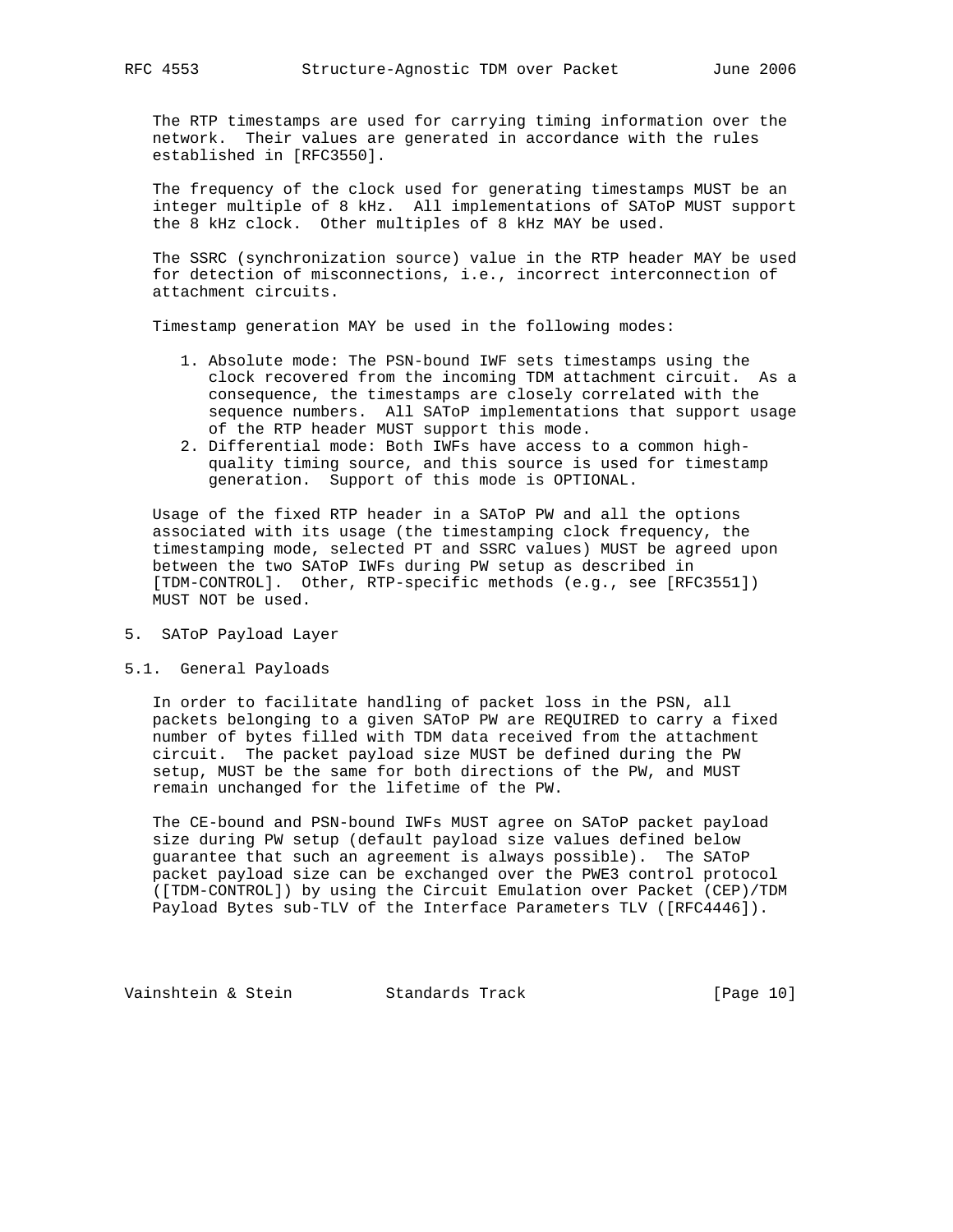SAToP uses the following ordering for packetization of the TDM data:

- o The order of the payload bytes corresponds to their order on the attachment circuit.
- o Consecutive bits coming from the attachment circuit fill each payload byte starting from most significant bit to least significant.

 All SAToP implementations MUST be capable of supporting the following payload sizes:

- o E1 256 bytes
- o T1 192 bytes
- o  $E3$  and  $T3 1024$  bytes.

Notes:

- 1. Whatever the selected payload size, SAToP does not assume alignment to any underlying structure imposed by TDM framing (byte, frame, or multiframe alignment).
- 2. When the L bit in the SAToP control word is set, SAToP packets MAY omit invalid TDM data in order to conserve PSN bandwidth.
- 3. Payload sizes that are multiples of 47 bytes MAY be used in conjunction with unstructured ATM-CES [ATM-CES].

## 5.2. Octet-Aligned T1

 An unstructured T1 attachment circuit is sometimes provided already padded to an integer number of bytes, as described in Annex B of [G.802]. This occurs when the T1 is de-mapped from a SONET/SDH virtual tributary/container, or when it is de-framed by a dual-mode E1/T1 framer.

 In order to facilitate operation in such cases, SAToP defines a special "octet-aligned T1" transport mode. In this mode, the SAToP payload consists of a number of 25-byte subframes, each subframe carrying 193 bits of TDM data and 7 bits of padding. This mode is depicted in Figure 4 below.

Vainshtein & Stein Standards Track [Page 11]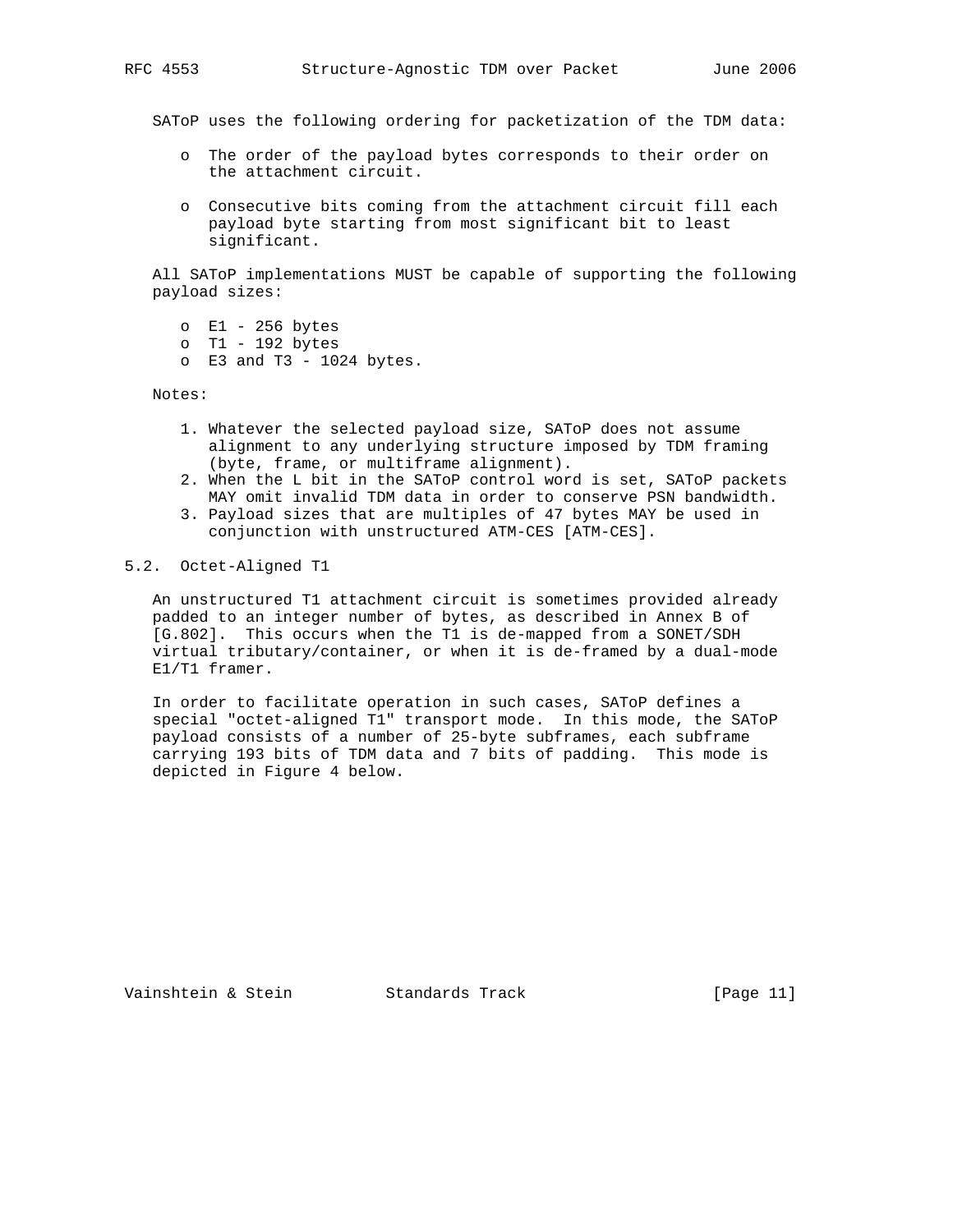| 1 | 2 | ... | 25 | |0 1 2 3 4 5 6 7|0 1 2 3 4 5 6 7| ... |0 1 2 3 4 5 6 7| |=+=+=+=+=+=+=+=+=+=+=+=+=+=+=+=+=+=+=+=+=+=+=+=+=+=+=+=+ | TDM Data | padding | +-+-+-+-+-+-+-+-+-+-+-+-+-+-+-+-+-+-+-+-+-+-+-+-+-+-+-+-+ | ................................. | +-+-+-+-+-+-+-+-+-+-+-+-+-+-+-+-+-+-+-+-+-+-+-+-+-+-+-+-+ | TDM Data | padding | +=+=+=+=+=+=+=+=+=+=+=+=+=+=+=+=+=+=+=+=+=+=+=+=+=+=+=+=+

Figure 4. SAToP Payload Format for Octet-Aligned T1 Transport

Notes:

- 1. No alignment with the framing structure that may be imposed on the T1 bit-stream is implied.
- 2. An additional advantage of the octet-aligned T1 transport mode is the ability to select the SAToP packetization latency as an arbitrary integer multiple of 125 microseconds.

 Support of the octet-aligned T1 transport mode is OPTIONAL. An octet-aligned T1 SAToP PW is not interoperable with a T1 SAToP PW that carries a non-aligned bit-stream, as described in the previous section.

 Implementations supporting octet-aligned T1 transport mode MUST be capable of supporting a payload size of 200 bytes (i.e., a payload of eight 25-byte subframes) corresponding to precisely 1 millisecond of TDM data.

- 6. SAToP Operation
- 6.1. Common Considerations

 Edge-to-edge emulation of a TDM service using SAToP is only possible when the two PW attachment circuits are of the same type (T1, E1, T3, E3). The service type is exchanged at PW setup as described in [RFC4447].

6.2. IWF Operation

6.2.1. PSN-Bound Direction

Once the PW is set up, the PSN-bound SAToP IWF operates as follows:

 TDM data is packetized using the configured number of payload bytes per packet.

Vainshtein & Stein Standards Track [Page 12]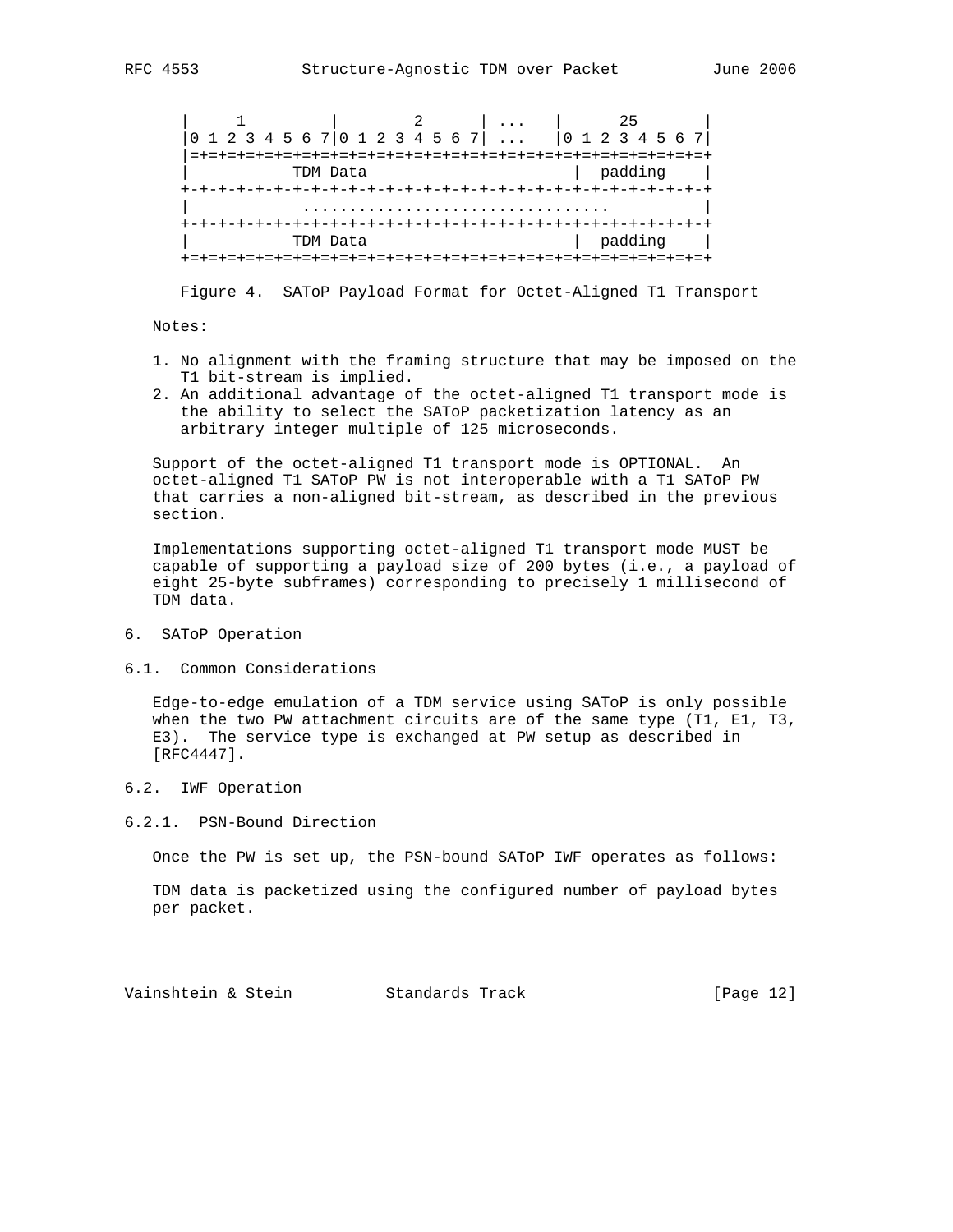Sequence numbers, flags, and timestamps (if the RTP header is used) are inserted in the SAToP headers.

 SAToP, PW demultiplexing layer, and PSN headers are prepended to the packetized service data.

The resulting packets are transmitted over the PSN.

#### 6.2.2. CE-Bound Direction

 The CE-bound SAToP IWF SHOULD include a jitter buffer where the payload of the received SAToP packets is stored prior to play-out to the local TDM attachment circuit. The size of this buffer SHOULD be locally configurable to allow accommodation to the PSN-specific packet delay variation.

 The CE-bound SAToP IWF SHOULD use the sequence number in the control word for detection of lost and misordered packets. If the RTP header is used, the RTP sequence numbers MAY be used for the same purposes.

 Note: With SAToP, a valid sequence number can be always found in bits 16 - 31 of the first 32-bit word immediately following the PW demultiplexing header regardless of the specific PSN type, multiplexing method, usage or non-usage of the RTP header, etc. This approach simplifies implementations supporting multiple encapsulation types as well as implementation of multi-segment (MS) PWs using different encapsulation types in different segments.

 The CE-bound SAToP IWF MAY reorder misordered packets. Misordered packets that cannot be reordered MUST be discarded and treated as lost.

 The payload of the received SAToP packets marked with the L bit set SHOULD be replaced by the equivalent amount of the "all ones" pattern even if it has not been omitted.

 The payload of each lost SAToP packet MUST be replaced with the equivalent amount of the replacement data. The contents of the replacement data are implementation-specific and MAY be locally configurable. By default, all SAToP implementations MUST support generation of the "all ones" pattern as the replacement data. Before a PW has been set up and after a PW has been torn down, the IWF MUST play out the "all ones" pattern to its TDM attachment circuit.

 Once the PW has been set up, the CE-bound IWF begins to receive SAToP packets and to store their payload in the jitter buffer but continues to play out the "all ones" pattern to its TDM attachment circuit. This intermediate state persists until a preconfigured amount of TDM

Vainshtein & Stein Standards Track [Page 13]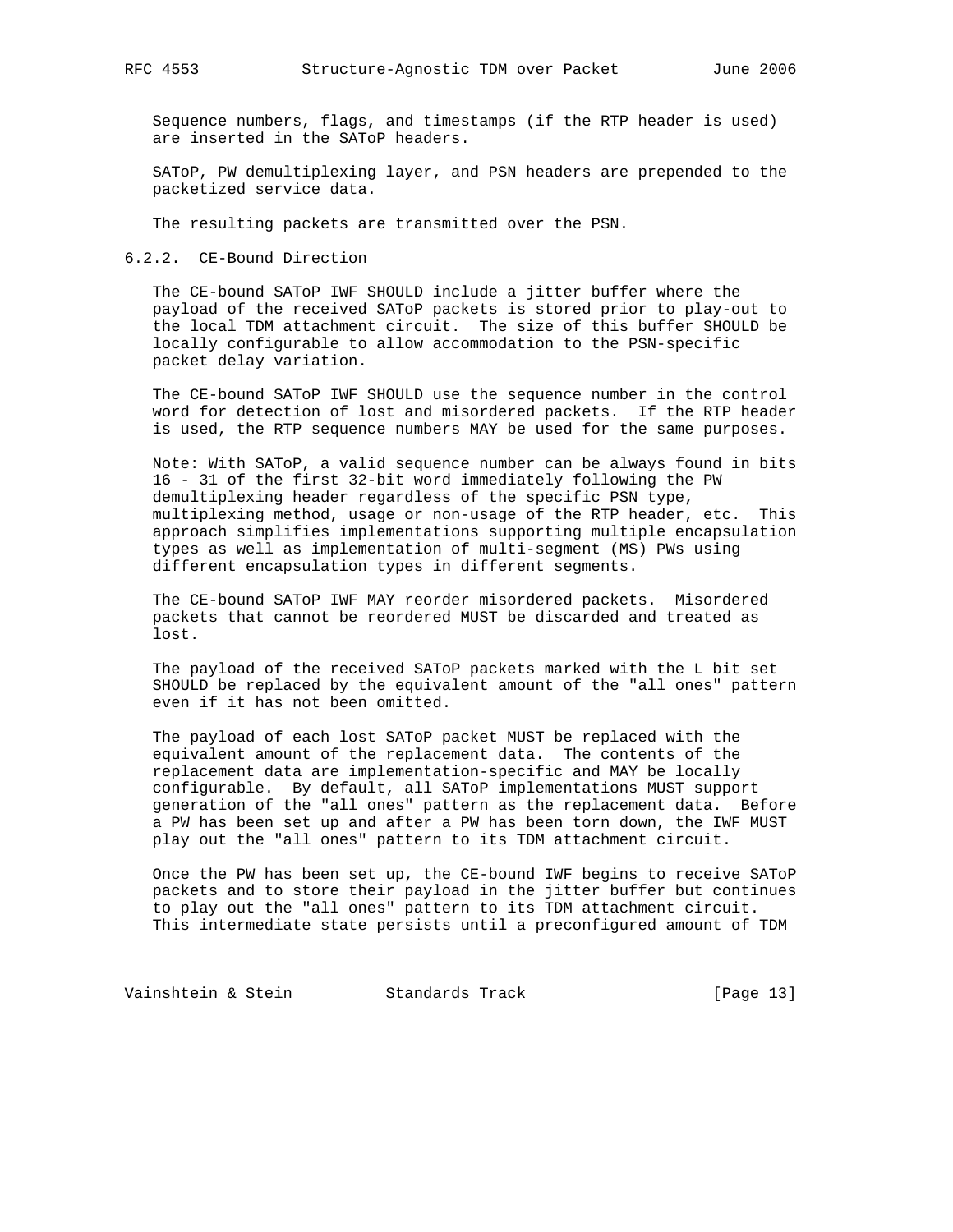data (usually half of the jitter buffer) has been received in consecutive SAToP packets or until a preconfigured intermediate state timer (started when the PW setup is completed) expires.

 Once the preconfigured amount of the TDM data has been received, the CE-bound SAToP IWF enters its normal operation state where it continues to receive SAToP packets and to store their payload in the jitter buffer while playing out the contents of the jitter buffer in accordance with the required clock. In this state, the CE-bound IWF performs clock recovery, MAY monitor PW defects, and MAY collect PW performance monitoring data.

 If the CE-bound SAToP IWF detects loss of a preconfigured number of consecutive packets or if the intermediate state timer expires before the required amount of TDM data has been received, it enters its packet loss state. While in this state, the local PSN-bound SAToP IWF SHOULD mark every packet it transmits with the R bit set. The CE-bound SAToP IWF leaves this state and transitions to the normal one once a preconfigured number of consecutive valid SAToP packets have been received. (Successfully reordered packets contribute to the count of consecutive packets.)

 The CE-bound SAToP IWF MUST provide an indication of TDM data validity to the CE. This can be done by transporting or by generating the native AIS indication. As mentioned above, T3 AIS cannot be detected or generated by structure-agnostic means, and hence a structure-aware NSP MUST be used when generating a valid AIS pattern.

## 6.3. SAToP Defects

 In addition to the packet loss state of the CE-bound SAToP IWF defined above, it MAY detect the following defects:

- o Stray packets
- o Malformed packets
- o Excessive packet loss rate
- o Buffer overrun
- o Remote packet loss

 Corresponding to each defect is a defect state of the IWF, a detection criterion that triggers transition from the normal operation state to the appropriate defect state, and an alarm that MAY be reported to the management system and thereafter cleared. Alarms are only reported when the defect state persists for a preconfigured amount of time (typically 2.5 seconds) and MUST be

Vainshtein & Stein Standards Track [Page 14]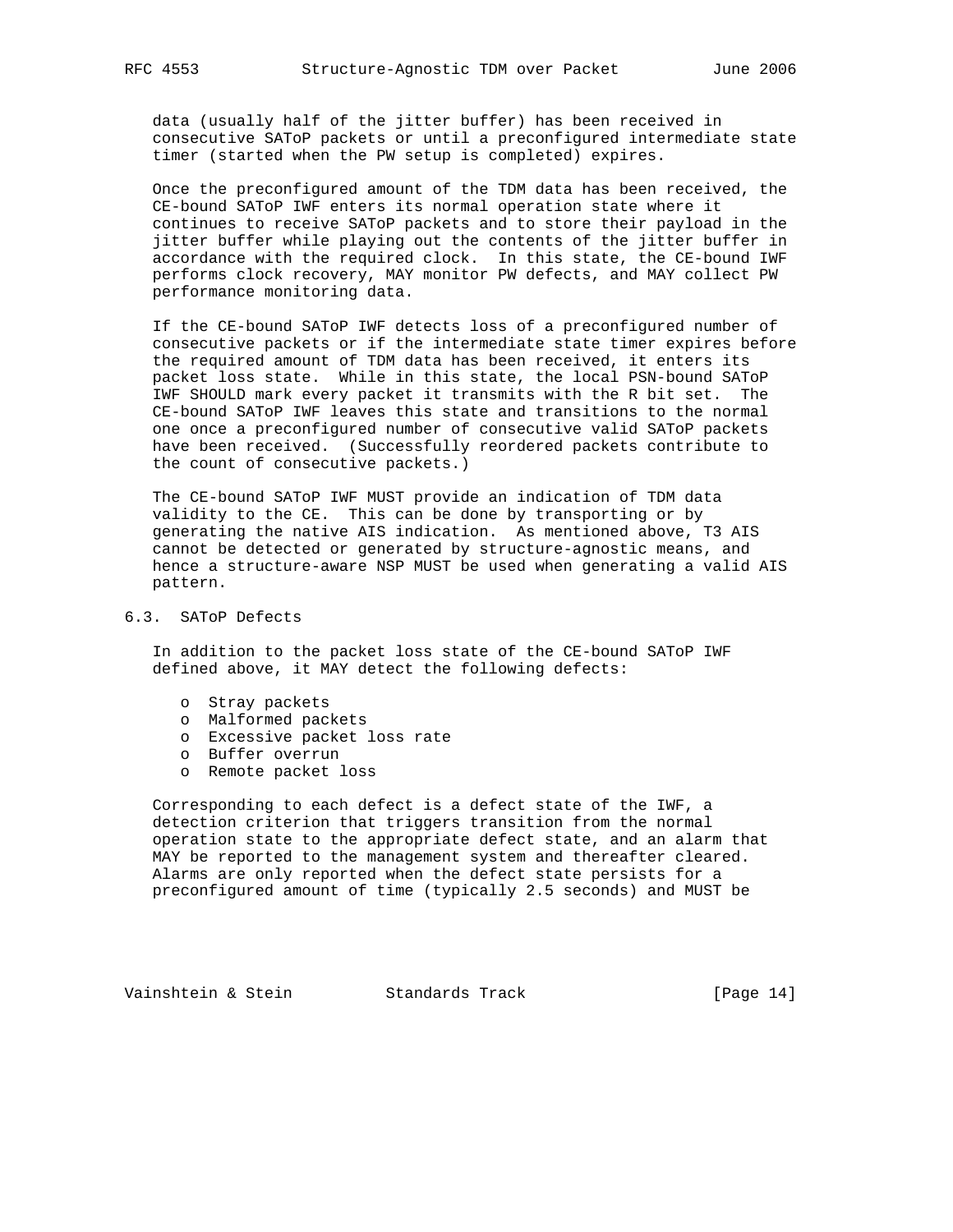cleared after the corresponding defect is undetected for a second preconfigured amount of time (typically 10 seconds). The trigger and release times for the various alarms may be independent.

 Stray packets MAY be detected by the PSN and PW demultiplexing layers. When RTP is used, the SSRC field in the RTP header MAY be used for this purpose as well. Stray packets MUST be discarded by the CE-bound IWF, and their detection MUST NOT affect mechanisms for detection of packet loss.

 Malformed packets are detected by mismatch between the expected packet size (taking the value of the L bit into account) and the actual packet size inferred from the PSN and PW demultiplexing layers. When RTP is used, lack of correspondence between the PT value and that allocated for this direction of the PW MAY also be used for this purpose. Malformed in-order packets MUST be discarded by the CE-bound IWF and replacement data generated as with lost packets.

 Excessive packet loss rate is detected by computing the average packet loss rate over a configurable amount of times and comparing it with a preconfigured threshold.

 Buffer overrun is detected in the normal operation state when the jitter buffer of the CE-bound IWF cannot accommodate newly arrived SAToP packets.

 Remote packet loss is indicated by reception of packets with their R bit set.

#### 6.4. SAToP PW Performance Monitoring

 Performance monitoring (PM) parameters are routinely collected for TDM services and provide an important maintenance mechanism in TDM networks. The ability to collect compatible PM parameters for SAToP PWs enhances their maintenance capabilities.

 Collection of the SAToP PW performance monitoring parameters is OPTIONAL and, if implemented, is only performed after the CE-bound IWF has exited its intermediate state.

SAToP defines error events, errored blocks, and defects as follows:

 o A SAToP error event is defined as insertion of a single replacement packet into the jitter buffer (replacement of payload of SAToP packets with the L bit set is not considered insertion of a replacement packet).

Vainshtein & Stein Standards Track [Page 15]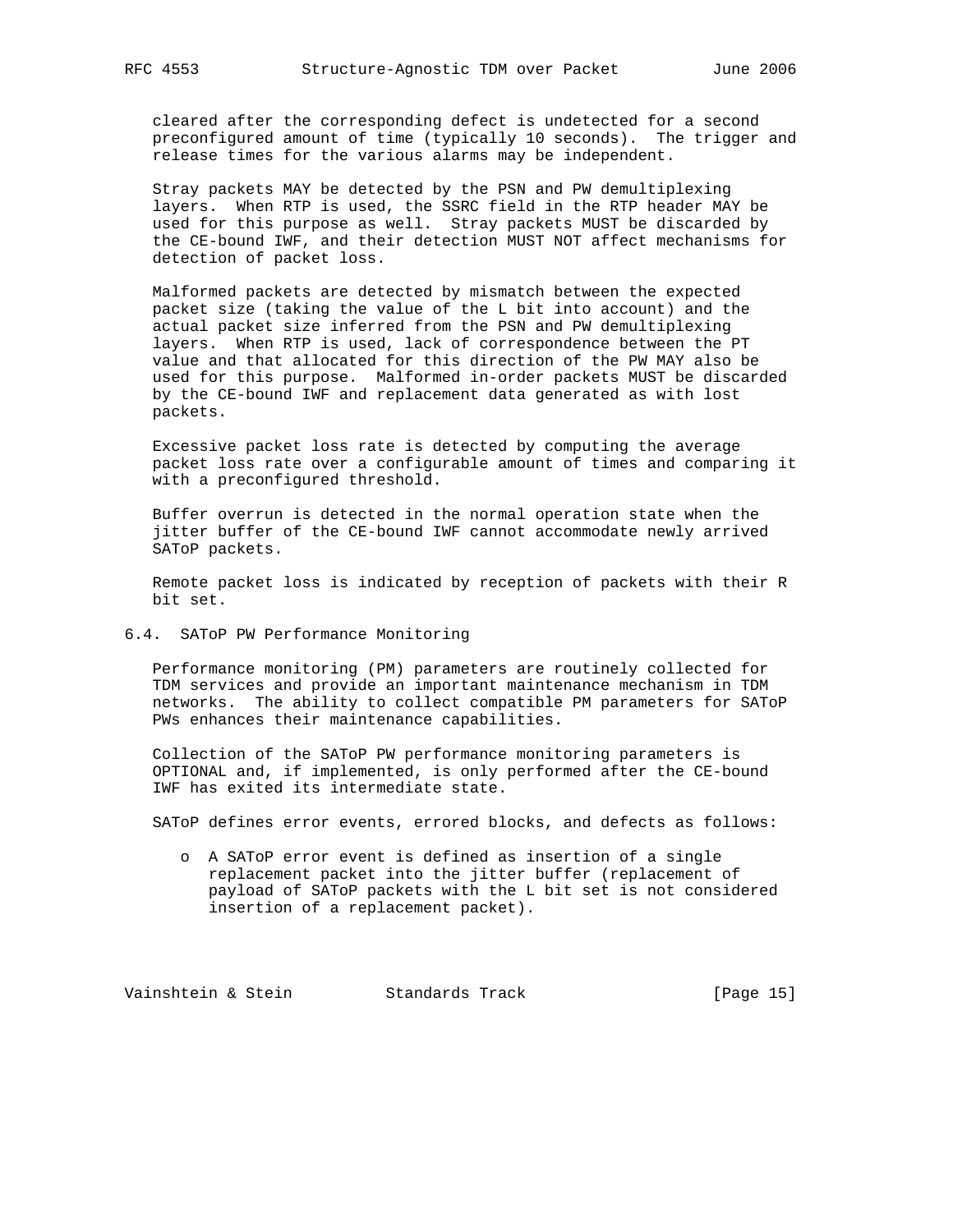- o A SAToP errored data block is defined as a block of data played out to the TDM attachment circuit and of a size defined in accordance with the [G.826] rules for the corresponding TDM service that has experienced at least one SAToP error event.
- o A SAToP defect is defined as the packet loss state of the CE-bound SAToP IWF.

 The SAToP PW PM parameters (Errored, Severely Errored, and Unavailable Seconds) are derived from these definitions in accordance with [G.826].

7. Quality of Service (QoS) Issues

SAToP SHOULD employ existing QoS capabilities of the underlying PSN.

 If the PSN providing connectivity between PE devices is Diffserv enabled and provides a PDB [RFC3086] that guarantees low jitter and low loss, the SAToP PW SHOULD use this PDB in compliance with the admission and allocation rules the PSN has put in place for that PDB (e.g., marking packets as directed by the PSN).

 If the PSN is Intserv-enabled, then GS (Guaranteed Service) [RFC2212] with the appropriate bandwidth reservation SHOULD be used in order to provide a bandwidth guarantee equal or greater than that of the aggregate TDM traffic.

8. Congestion Control

 As explained in [RFC3985], the PSN carrying the PW may be subject to congestion. SAToP PWs represent inelastic constant bit-rate (CBR) flows and cannot respond to congestion in a TCP-friendly manner prescribed by [RFC2914], although the percentage of total bandwidth they consume remains constant.

 Unless appropriate precautions are taken, undiminished demand of bandwidth by SAToP PWs can contribute to network congestion that may impact network control protocols.

 Whenever possible, SAToP PWs SHOULD be carried across traffic engineered PSNs that provide either bandwidth reservation and admission control or forwarding prioritization and boundary traffic conditioning mechanisms. IntServ-enabled domains supporting Guaranteed Service (GS) [RFC2212] and DiffServ-enabled domains [RFC2475] supporting Expedited Forwarding (EF) [RFC3246] provide examples of such PSNs. Such mechanisms will negate, to some degree, the effect of the SAToP PWs on the neighboring streams. In order to facilitate boundary traffic conditioning of SAToP traffic over IP

Vainshtein & Stein Standards Track [Page 16]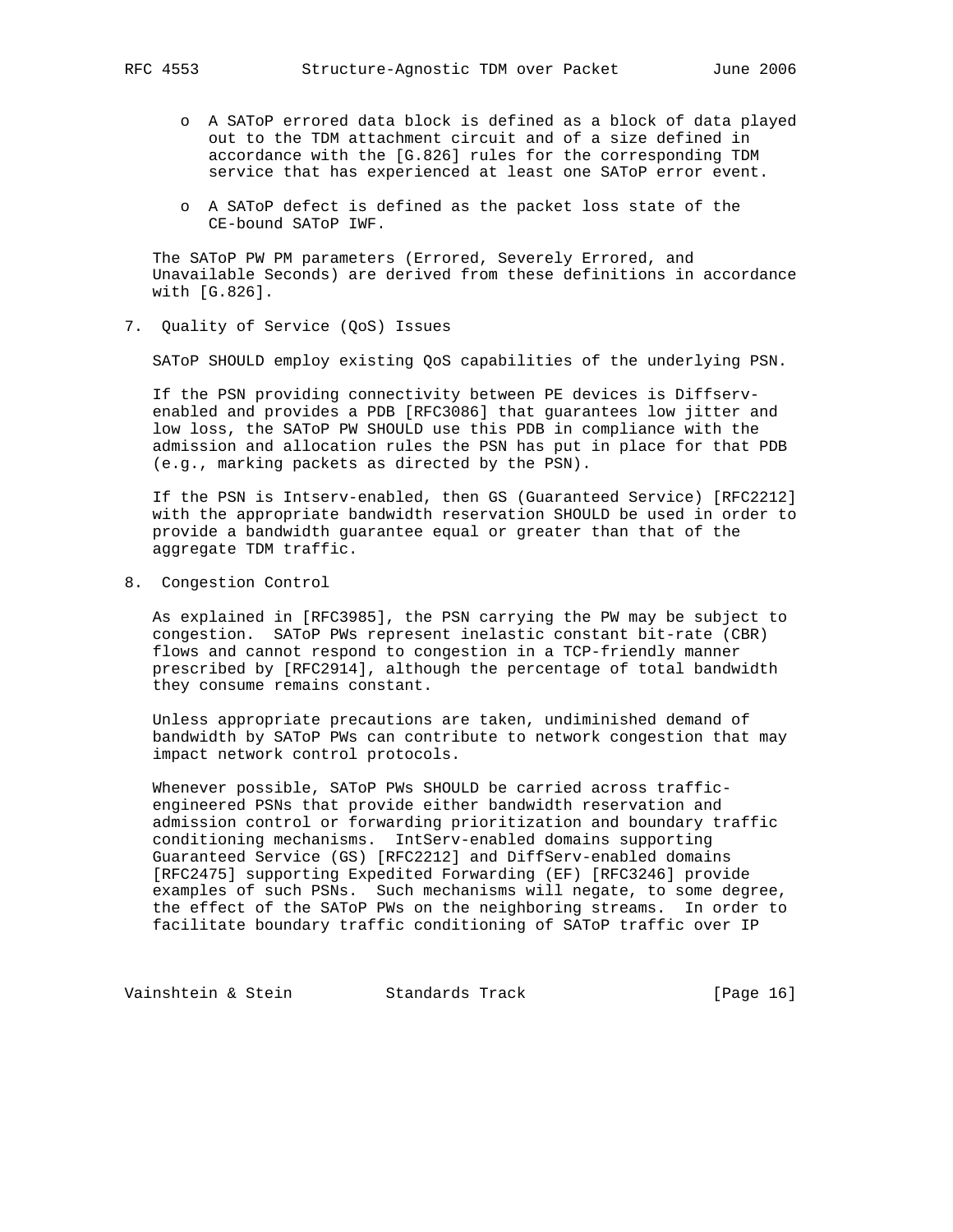PSNs, the SAToP IP packets SHOULD NOT use the DiffServ Code Point (DSCP) value reserved for the Default Per-Hop Behavior (PHB) [RFC2474].

 If SAToP PWs run over a PSN providing best-effort service, they SHOULD monitor packet loss in order to detect "severe congestion". If such a condition is detected, a SAToP PW SHOULD shut down bi directionally for some period of time as described in Section 6.5 of [RFC3985].

Note that:

- 1. The SAToP IWF can inherently provide packet loss measurement since the expected rate of arrival of SAToP packets is fixed and known
- 2. The results of the SAToP packet loss measurement may not be a reliable indication of presence or absence of severe congestion if the PSN provides enhanced delivery. For example:
	- a) If SAToP traffic takes precedence over non-SAToP traffic, severe congestion can develop without significant SAToP packet loss.
	- b) If non-SAToP traffic takes precedence over SAToP traffic, SAToP may experience substantial packet loss due to a short-term burst of high-priority traffic.
- 3. The TDM services emulated by the SAToP PWs have high availability objectives (see [G.826]) that MUST be taken into account when deciding on temporary shutdown of SAToP PWs.

 This specification does not define the exact criteria for detecting "severe congestion" using the SAToP packet loss rate or the specific methods for bi-directional shutdown the SAToP PWs (when such severe congestion has been detected) and their subsequent re-start after a suitable delay. This is left for further study. However, the following considerations may be used as guidelines for implementing the SAToP severe congestion shutdown mechanism:

 1. SAToP Performance Monitoring techniques (see Section 6.4) provide entry and exit criteria for the SAToP PW "Unavailable" state that make it closely correlated with the "Unavailable" state of the emulated TDM circuit as specified in [G.826]. Using the same criteria for "severe congestion" detection may decrease the risk of shutting down the SAToP PW while the emulated TDM circuit is still considered available by the CE.

Vainshtein & Stein Standards Track [Page 17]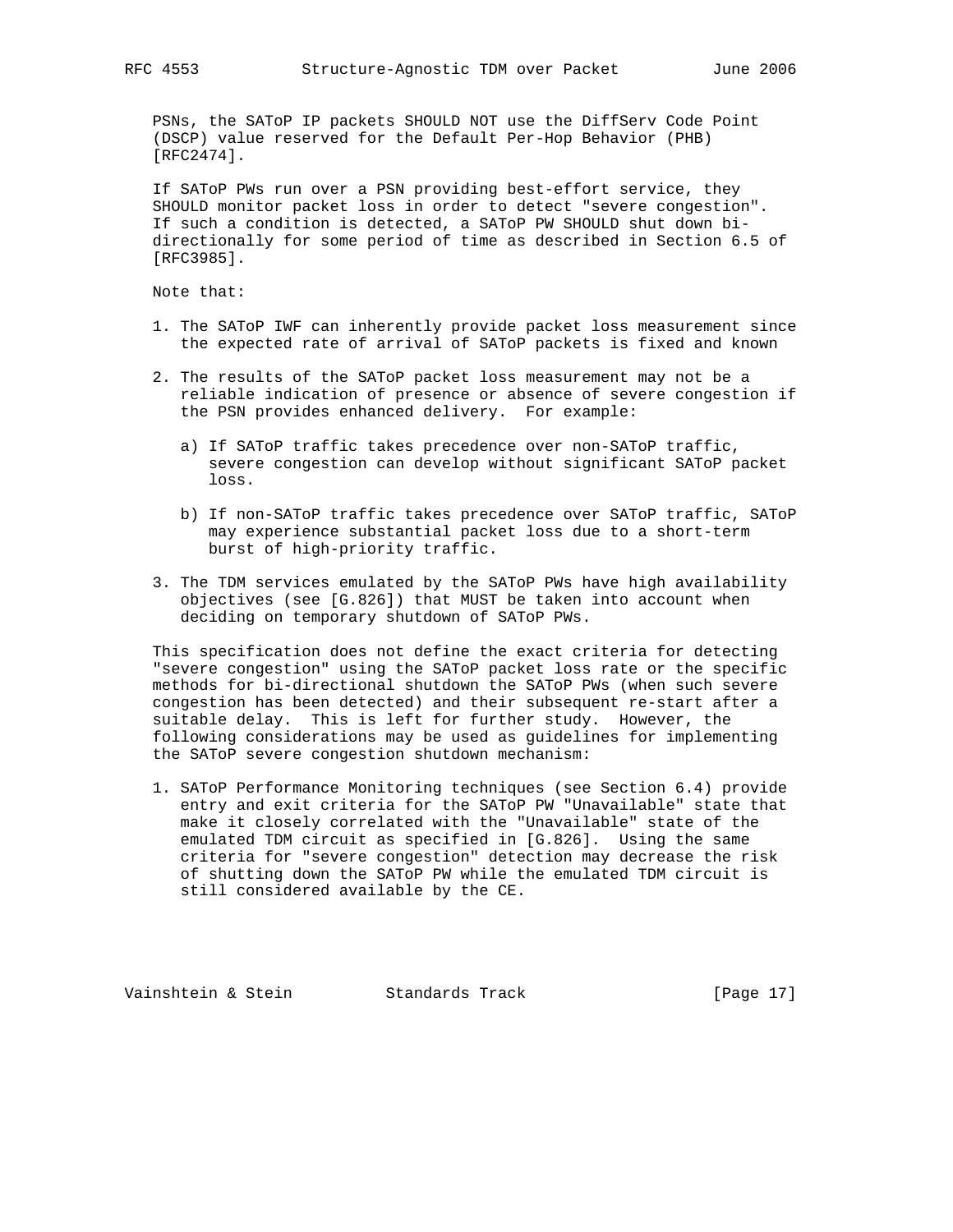- 2. If the SAToP PW has been set up using either PWE3 control protocol [RFC4447] or L2TPv3 [RFC3931], the regular PW teardown procedures of these protocols SHOULD be used.
- 3. If one of the SAToP PW end points stops transmission of packets for a sufficiently long period, its peer (observing 100% packet loss) will necessarily detect "severe congestion" and also stop transmission, thus achieving bi-directional PW shutdown.
- 9. Security Considerations

 SAToP does not enhance or detract from the security performance of the underlying PSN; rather, it relies upon the PSN mechanisms for encryption, integrity, and authentication whenever required.

 SAToP PWs share susceptibility to a number of pseudowire-layer attacks and will use whatever mechanisms for confidentiality, integrity, and authentication are developed for general PWs. These methods are beyond the scope of this document.

 Although SAToP PWs MAY employ an RTP header when explicit transfer of timing information is required, SRTP (see [RFC3711]) mechanisms are NOT RECOMMENDED as a substitute for PW layer security.

 Misconnection detection capabilities of SAToP increase its resilience to misconfiguration and some types of denial-of-service (DoS) attacks.

 Random initialization of sequence numbers, in both the control word and the optional RTP header, makes known-plaintext attacks on encrypted SAToP PWs more difficult. Encryption of PWs is beyond the scope of this document.

10. Applicability Statement

 SAToP is an encapsulation layer intended for carrying TDM circuits (E1/T1/E3/T3) over PSN in a structure-agnostic fashion.

 SAToP fully complies with the principle of minimal intervention, thus minimizing overhead and computational power required for encapsulation.

 SAToP provides sequencing and synchronization functions needed for emulation of TDM bit-streams, including detection of lost or misordered packets and appropriate compensation.

Vainshtein & Stein Standards Track [Page 18]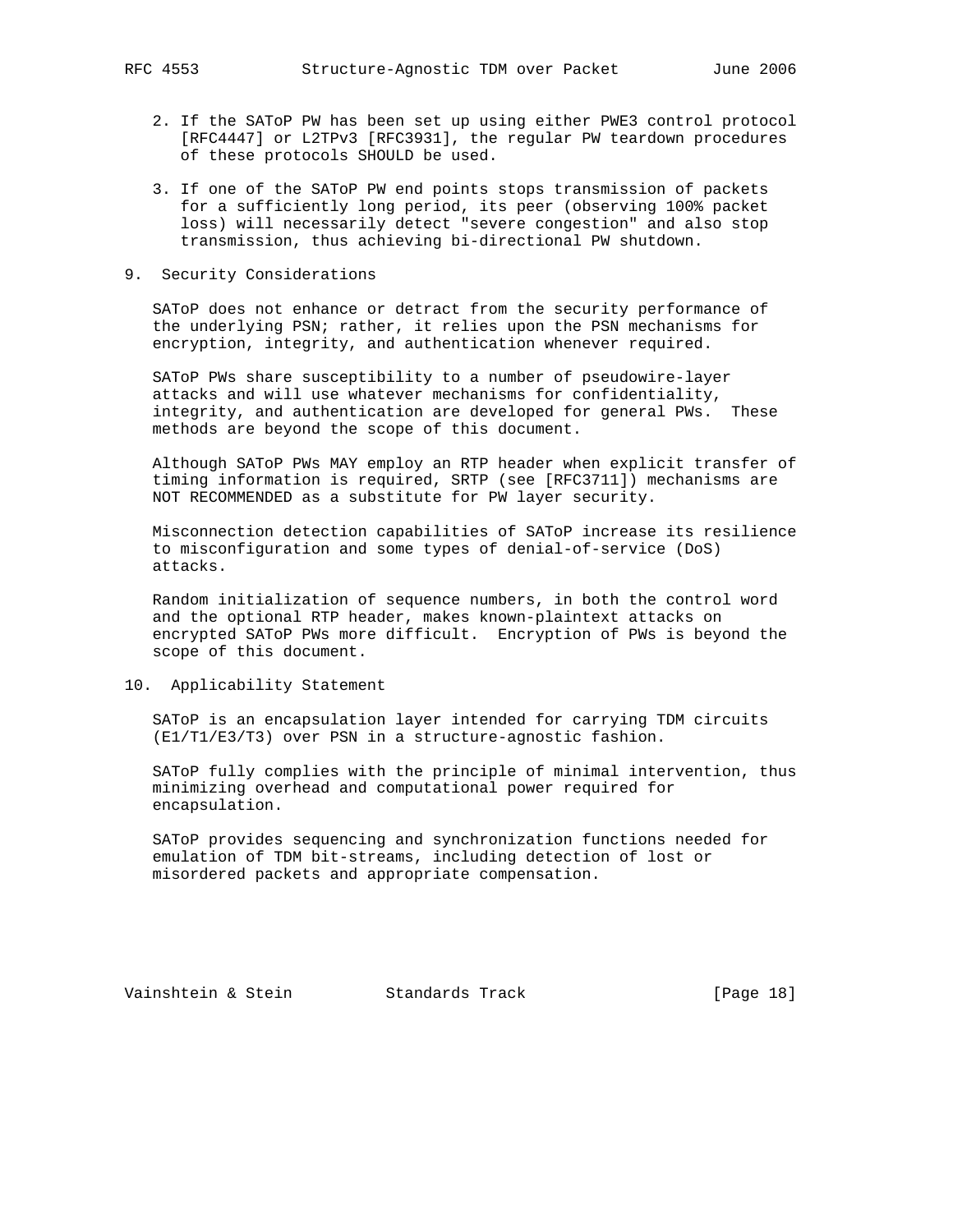TDM bit-streams carried over SAToP PWs may experience delays exceeding those typical of native TDM networks. These delays include the SAToP packetization delay, edge-to-edge delay of the underlying PSN, and the delay added by the jitter buffer. It is recommended to estimate both delay and delay variation prior to setup of a SAToP PW.

 SAToP carries TDM streams over PSN in their entirety, including any TDM signaling contained within the data. Consequently, the emulated TDM services are sensitive to the PSN packet loss. Appropriate generation of replacement data can be used to prevent shutting down the CE TDM interface due to occasional packet loss. Other effects of packet loss on this interface (e.g., errored blocks) cannot be prevented.

 Note: Structure-aware TDM emulation (see [CESoPSN] or [TDMoIP]) completely hides effects of the PSN packet loss on the CE TDM interface (because framing and Cyclic Redundancy Checks (CRCs) are generated locally) and allows usage of application-specific packet loss concealment methods to minimize effects on the applications using the emulated TDM service.

 SAToP can be used in conjunction with various network synchronization scenarios (see [RFC4197]) and clock recovery techniques. The quality of the TDM clock recovered by the SAToP IWF may be implementation specific. The quality may be improved by using RTP if a common clock is available at both ends of the SAToP PW.

 SAToP provides for effective fault isolation by carrying the local attachment circuit failure indications.

 The option not to carry invalid TDM data enables PSN bandwidth conservation.

 SAToP allows collection of TDM-like faults and performance monitoring parameters and hence emulates 'classic' carrier services of TDM.

 SAToP provides for a carrier-independent ability to detect misconnections and malformed packets. This feature increases resilience of the emulated service to misconfiguration and DoS attacks.

 Being a constant bit rate (CBR) service, SAToP cannot provide TCP friendly behavior under network congestion.

 Faithfulness of a SAToP PW may be increased by exploiting QoS features of the underlying PSN.

Vainshtein & Stein Standards Track [Page 19]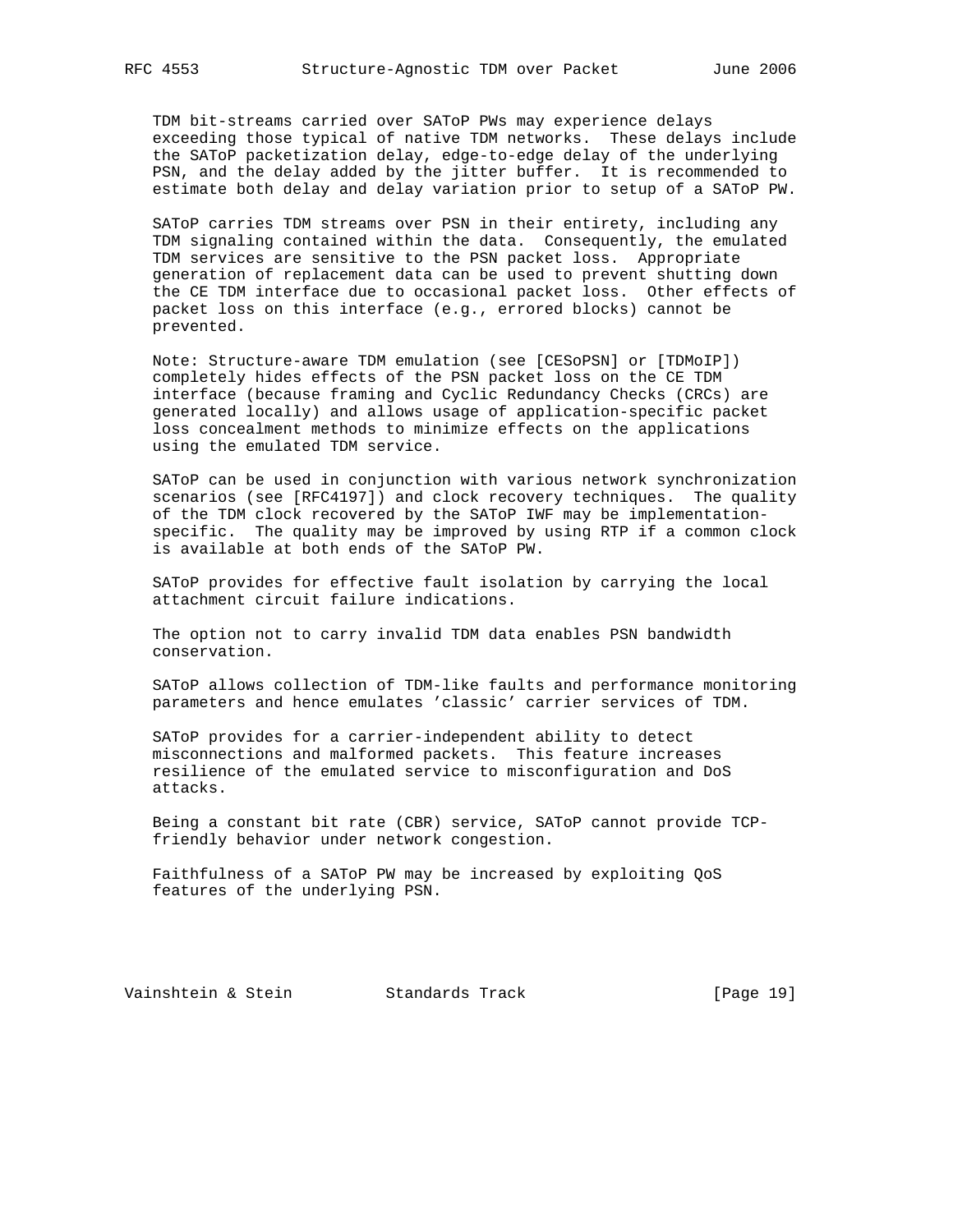SAToP does not provide any mechanisms for protection against PSN outages, and hence its resilience to such outages is limited. However, lost-packet replacement and packet reordering mechanisms increase resilience of the emulated service to fast PSN rerouting events.

#### 11. IANA Considerations

 Allocation of PW Types for the corresponding SAToP PWs is defined in [RFC4446].

12. Acknowledgements

 We acknowledge the work of Gil Biran and Hugo Silberman who implemented TDM transport over IP in 1998.

 We would like to thank Alik Shimelmits for many productive discussions and Ron Insler for his assistance in deploying TDM over PSN.

 We express deep gratitude to Stephen Casner who has reviewed in detail one of the predecessors of this document and provided valuable feedback regarding various aspects of RTP usage, and to Kathleen Nichols who has provided the current text of the QoS section considering Diffserv-enabled PSN.

 We thank William Bartholomay, Robert Biksner, Stewart Bryant, Rao Cherukuri, Ron Cohen, Alex Conta, Shahram Davari, Tom Johnson, Sim Narasimha, Yaron Raz, and Maximilian Riegel for their valuable feedback.

#### 13. Co-Authors

The following are co-authors of this document:

| Motty Anavi    | RAD Data Communications |
|----------------|-------------------------|
| Tim Frost      | Zarlink Semiconductors  |
| Eduard Metz    | TNO Telecom             |
| Prayson Pate   | Overture Networks       |
| Akiva Sadovski |                         |
| Israel Sasson  | Axerra Networks         |
| Ronen Shashoua | RAD Data Communications |
|                |                         |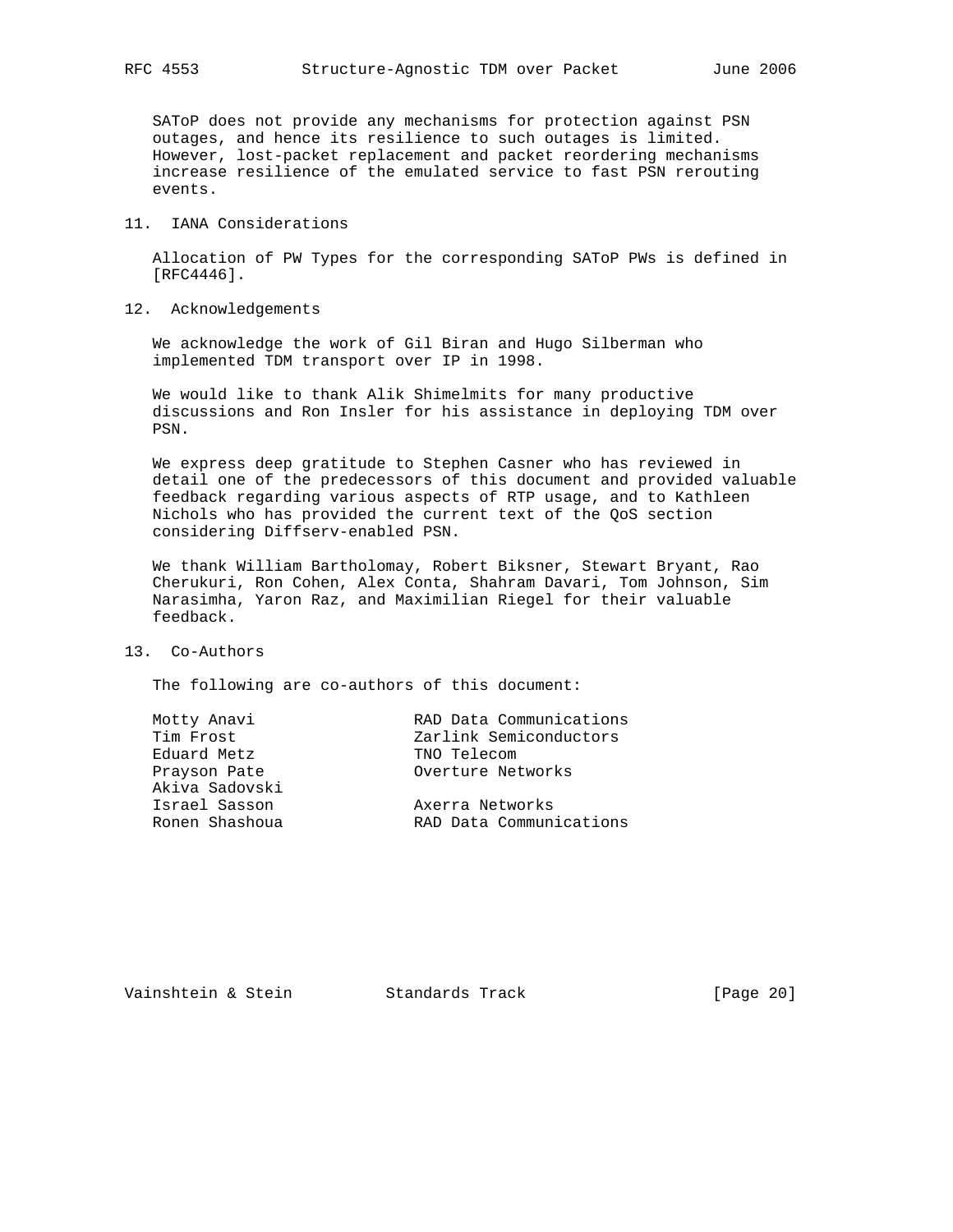RFC 4553 Structure-Agnostic TDM over Packet June 2006

# 14. Normative References

- [G.702] ITU-T Recommendation G.702 (11/88) Digital Hierarchy Bit Rates.
- [G.703] ITU-T Recommendation G.703 (10/98) - Physical/Electrical Characteristics of Hierarchical Digital Interfaces.
- [G.704] ITU-T Recommendation G.704 (10/98) Synchronous frame structures used at 1544, 6312, 2048, 8448 and 44 736 Kbit/s hierarchical levels.
- [G.707] ITU-T Recommendation G.707 (03/96) Network Node Interface for the Synchronous Digital Hierarchy (SDH).
- [G.775] ITU-T Recommendation G.775 (10/98) Loss of Signal (LOS), Alarm Indication Signal (AIS) and Remote Defect Indication (RDI) Defect Detection and Clearance Criteria for PDH Signals.
- [G.802] ITU-T Recommendation G.802 (11/88) Interworking between Networks Based on Different Digital Hierarchies and Speech Encoding Laws.
- [G.826] ITU-T Recommendation G.826 (02/99) Error performance parameters and objectives for international, constant bit rate digital paths at or above the primary rate.
- [RFC791] Postel, J., "Internet Protocol", STD 5, RFC 791, September 1981.
- [RFC2119] Bradner, S., "Key words for use in RFCs to Indicate Requirement Levels", BCP 14, RFC 2119, March 1997.
- [RFC2474] Nichols, K., Blake, S., Baker, F., and D. Black, "Definition of the Differentiated Services Field (DS Field) in the IPv4 and IPv6 Headers", RFC 2474, December 1998.
- [RFC2475] Blake, S., Black, D., Carlson, M., Davies, E., Wang, Z., and W. Weiss, "An Architecture for Differentiated Service", RFC 2475, December 1998.
- [RFC2914] Floyd, S., "Congestion Control Principles", BCP 41, RFC 2914, September 2000.

Vainshtein & Stein Standards Track [Page 21]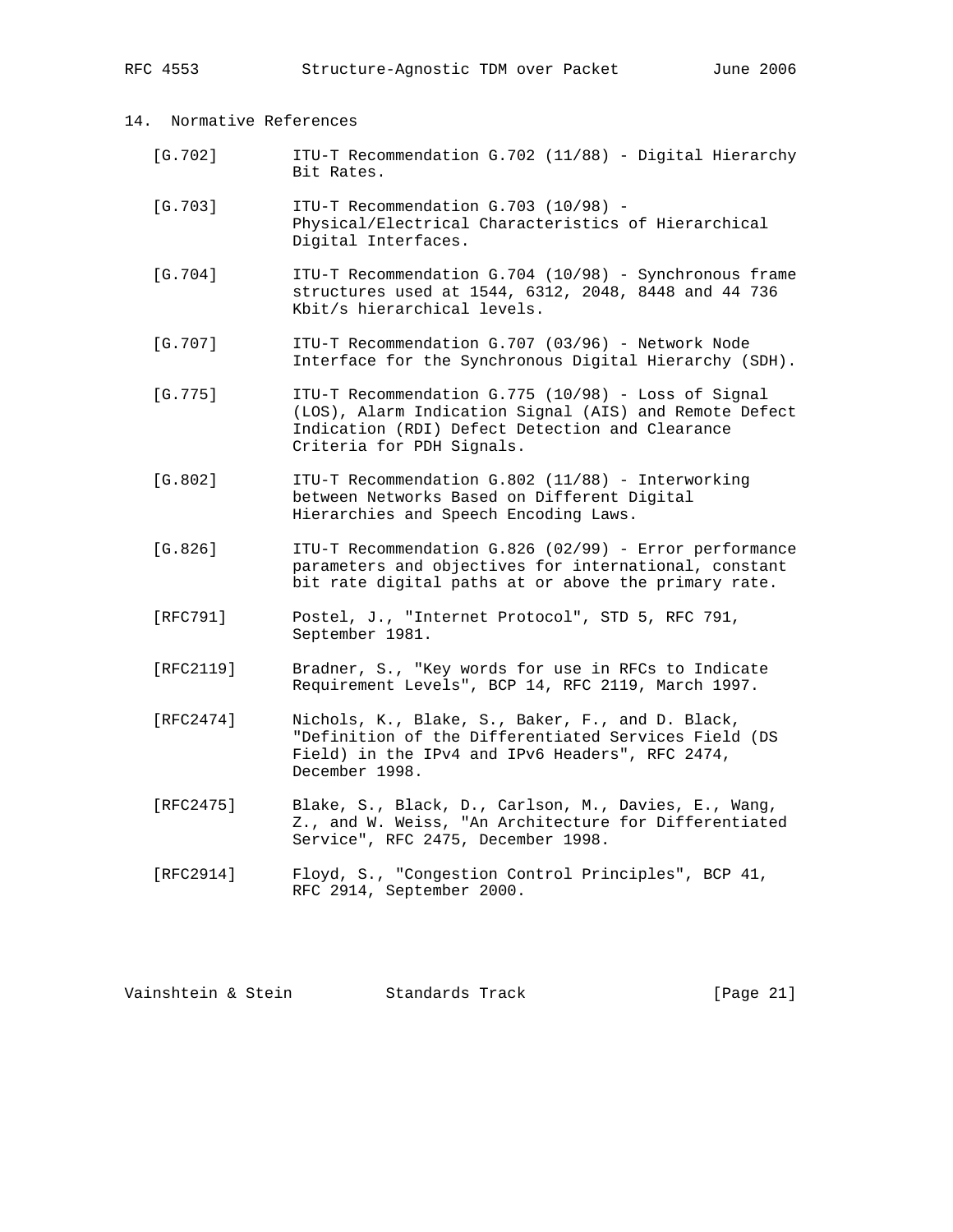- [RFC3086] Nichols, K. and B. Carpenter, "Definition of Differentiated Services Per Domain Behaviors and Rules for their Specification", RFC 3086, April 2001.
- [RFC3550] Schulzrinne, H., Casner, S., Frederick, R., and V. Jacobson, "RTP: A Transport Protocol for Real-Time Applications", STD 64, RFC 3550, July 2003.
- [RFC3931] Lau, J., Townsley, M., and I. Goyret, "Layer Two Tunneling Protocol - Version 3 (L2TPv3)", RFC 3931, March 2005.
- [RFC4385] Bryant, S., Swallow, G., Martini, L., and D. McPherson, "Pseudowire Emulation Edge-to-Edge (PWE3) Control Word for Use over an MPLS PSN", RFC 4385, February 2006.
- [RFC4446] Martini, L., "IANA Allocations for Pseudowire Edge to Edge Emulation (PWE3)", BCP 116, RFC 4446, April 2006.
- [RFC4447] Martini, L., Rosen, E., El-Aawar, N., Smith, T., and G. Heron, "Pseudowire Setup and Maintenance Using the Label Distribution Protocol (LDP)", RFC 4447, April 2006.
- [RTP-TYPES] RTP PARAMETERS, <http://www.iana.org/assignments/rtp parameters>.
- [T1.107] American National Standard for Telecommunications Digital Hierarchy - Format Specifications, ANSI T1.107-1988.
- 15. Informative References
	- [ATM-CES] ATM forum specification af-vtoa-0078 (CES 2.0) Circuit Emulation Service Interoperability Specification Ver. 2.0.
	- [CESoPSN] Vainshtein, A., Ed., Sasson, I., Metz, E., Frost, T., and P. Pate, "TDM Circuit Emulation Service over Packet Switched Network (CESoPSN)", Work in Progress, November 2005.
	- [PWE3-MS] Martini, L., Metz, C., Nadeau, T., Duckett, M., and F. Balus, "Segmented Pseudo Wire", Work in Progress, March 2006.

Vainshtein & Stein Standards Track [Page 22]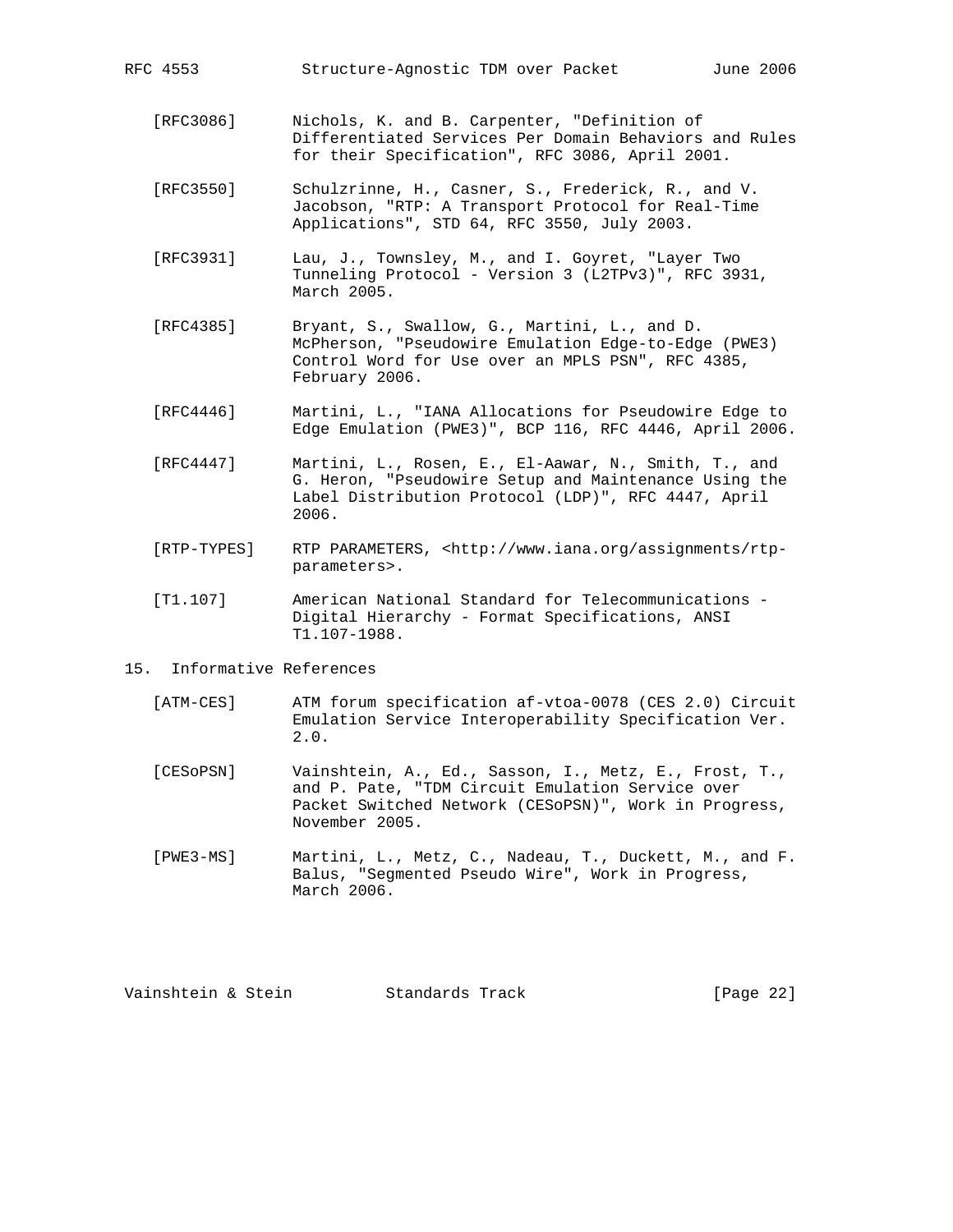- [PWE3-FRAG] Malis, A. and M. Townsley, "PWE3 Fragmentation and Reassembly", Work in Progress, November 2005.
- [PWE3-VCCV] Nadeau, T. and R. Aggarwal, "Pseudo Wire Virtual Circuit Connectivity", Work in Progress, August 2005.
- [RFC2212] Shenker, S., Partridge, C., and R. Guerin, "Specification of Guaranteed Quality of Service", RFC 2212, September 1997.
- [RFC3246] Davie, B., Charny, A., Bennet, J.C., Benson, K., Le Boudec, J., Courtney, W., Davari, S., Firoiu, V., and D. Stiliadis, "An Expedited Forwarding PHB (Per-Hop Behavior)", RFC 3246, March 2002.
- [RFC3551] Schulzrinne, H. and S. Casner, "RTP Profile for Audio and Video Conferences with Minimal Control", STD 65, RFC 3551, July 2003.
- [RFC3711] Baugher, M., McGrew, D., Naslund, M., Carrara, E., and K. Norrman, "The Secure Real-time Transport Protocol (SRTP)", RFC 3711, March 2004.
- [RFC3916] Xiao, X., McPherson, D., and P. Pate, "Requirements for Pseudo-Wire Emulation Edge-to-Edge (PWE3)", RFC 3916, September 2004.
- [RFC3985] Bryant, S. and P. Pate, "Pseudo Wire Emulation Edge to-Edge (PWE3) Architecture", RFC 3985, March 2005.
- [RFC4197] Riegel, M., "Requirements for Edge-to-Edge Emulation of Time Division Multiplexed (TDM) Circuits over Packet Switching Networks", RFC 4197, October 2005.
- [TDM-CONTROL] Vainshtein, A. and Y. Stein, "Control Protocol Extensions for Setup of TDM Pseudowires", Work in Progress, July 2005.
- [TDMoIP] Stein, Y., "TDMoIP", Work in Progress, February 2005.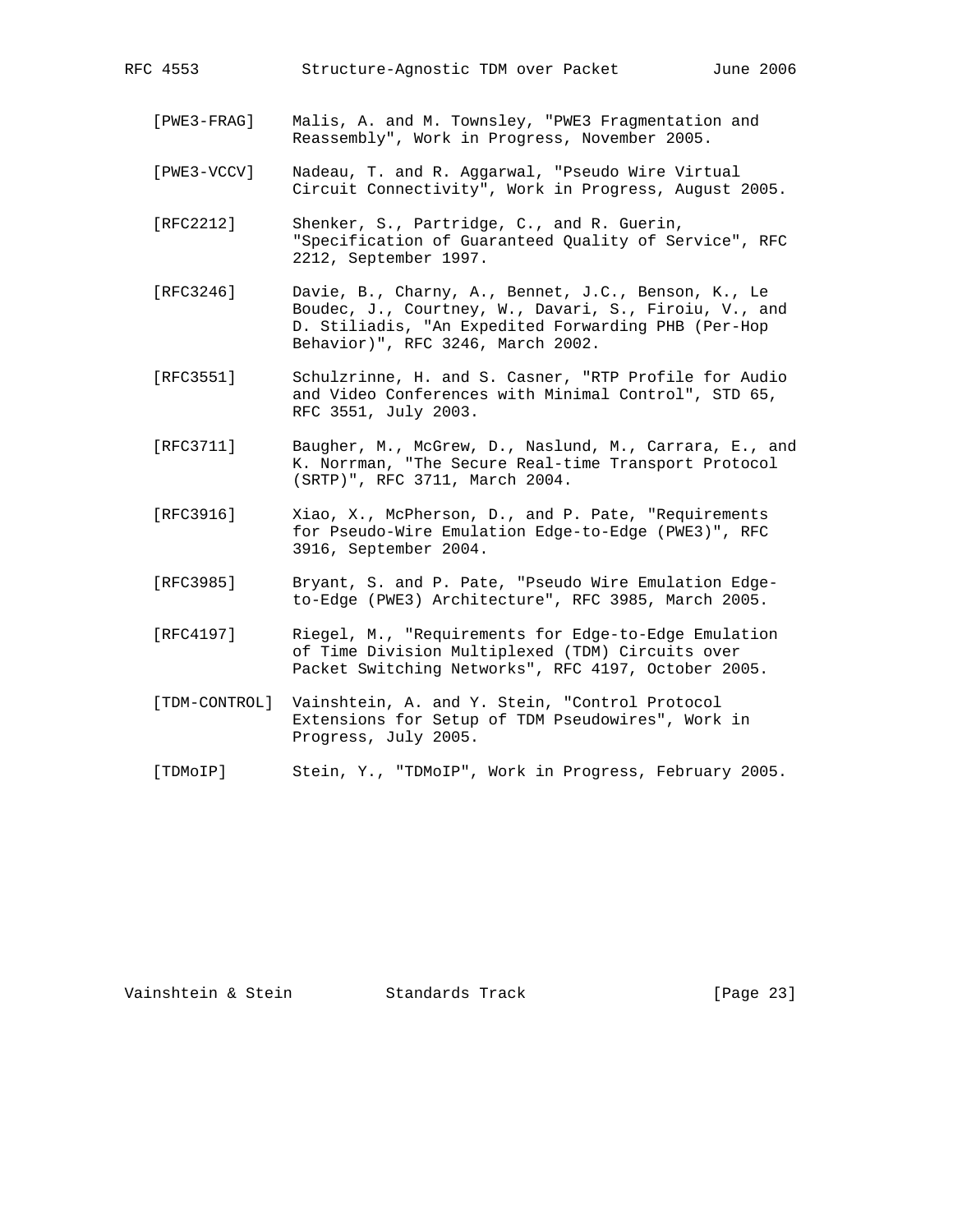Appendix A: Old Mode of SAToP Encapsulation over L2TPv3

 Previous versions of this specification defined a SAToP PW encapsulation over L2TPv3, which differs from that described in Section 4.3 and Figure 2b. In these versions, the RTP header, if used, precedes the SAToP control word.

 Existing implementations of the old encapsulation mode MUST be distinguished from the encapsulations conforming to this specification via the SAToP PW setup.

Appendix B: Parameters That MUST Be Agreed upon during the PW Setup

 The following parameters of the SAToP IWF MUST be agreed upon between the peer IWFs during the PW setup. Such an agreement can be reached via manual configuration or via one of the PW setup protocols:

1. Type of the Attachment Circuit (AC)

 As mentioned in Section 3, SAToP supports the following AC types: i) E1 (2048 kbit/s) ii) T1 (1544 kbit/s); this service is also known as DS1 iii) E3 (34368 kbit/s) iv) T3 (44736 kbit/s); this service is also known as DS3

SAToP PWs cannot be established between ACs of different types.

- 2. Usage of octet-aligned mode for T1
	- a) This OPTIONAL mode of emulating T1 bit-streams with SAToP PWs is described in Section 5.2.
	- b) Both sides MUST agree on using this mode for a SAToP PW to be operational.
- 3. Payload size, i.e., the amount of valid TDM data in a SAToP packet
	- a) As mentioned in Section 5.1:
		- i) The same payload size MUST be used in both directions of the SAToP PW.
		- ii) The payload size cannot be changed once the PW has been set up.
	- b) In most cases, any mutually agreed upon value can be used. However, if octet-aligned T1 encapsulation mode is used, the payload size MUST be an integral multiple of 25, and it expresses the amount of valid TDM data including padding.

Vainshtein & Stein Standards Track [Page 24]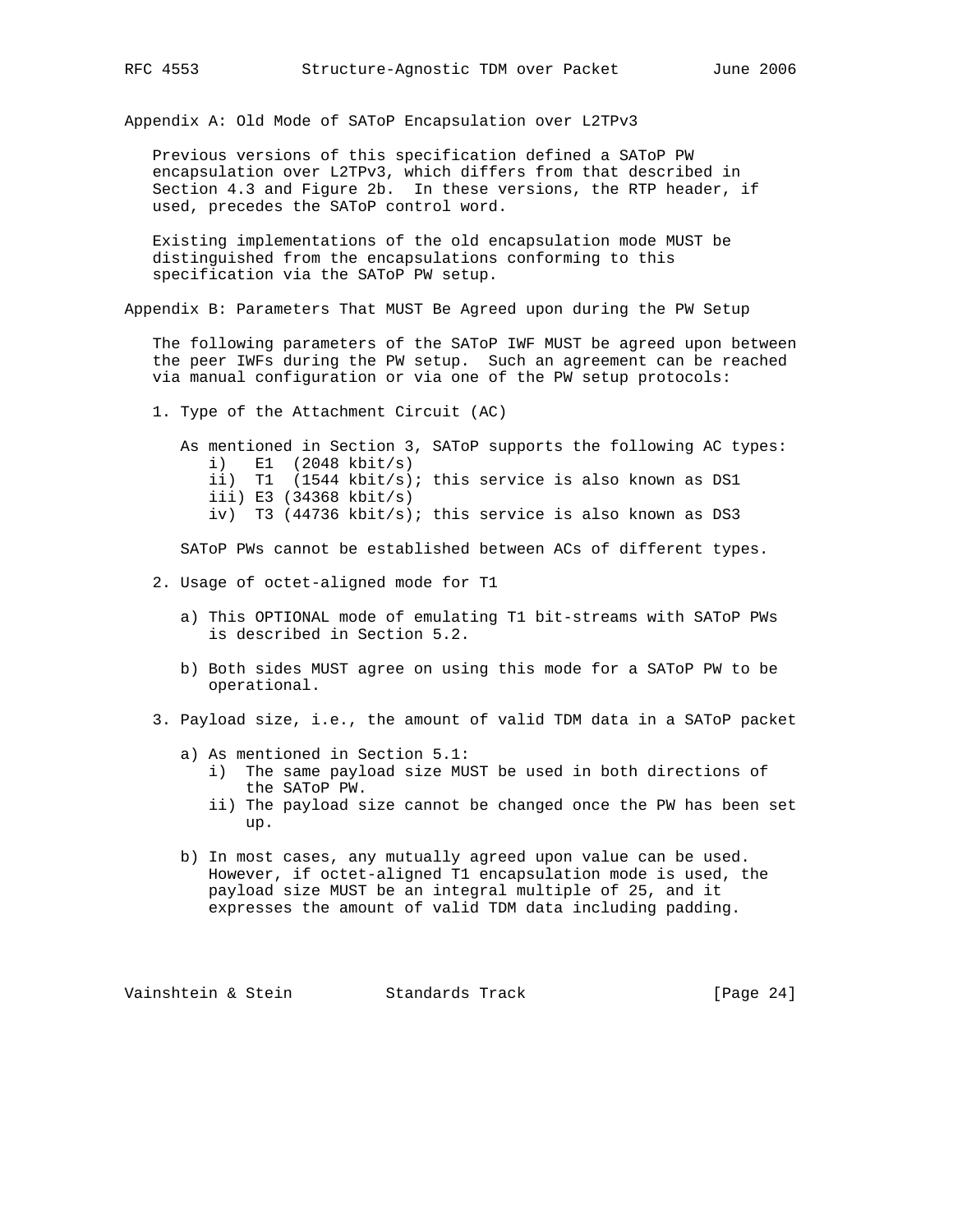- 4. Usage of the RTP header in the encapsulation
	- a) Both sides MUST agree on using RTP header in the SAToP PW.
	- b) In the case of a SAToP PW over L2TPv3 using the RTP header, both sides MUST agree on usage of the "old mode" described in Appendix A.
- 5. RTP-dependent parameters. The following parameters MUST be agreed upon if usage of the RTP header for the SAToP PW has been agreed upon.
	- a) Timestamping mode (absolute or differential); this mode MAY be different for the two directions of the PW, but the receiver and transmitter MUST agree on the timestamping mode for each direction of the PW
	- b) Timestamping clock frequency:
		- i) The timestamping frequency MUST be a integral multiple of 8 kHz.
		- ii) The timestamping frequency MAY be different for the two directions of the PW, but the receiver and transmitter MUST agree on the timestamping mode for each direction of the PW.
	- c) RTP Payload Type (PT) value; any dynamically assigned value can be used with SAToP PWs.
	- d) Synchronization Source (SSRC) value; the transmitter MUST agree to send the SSRC value requested by the receiver.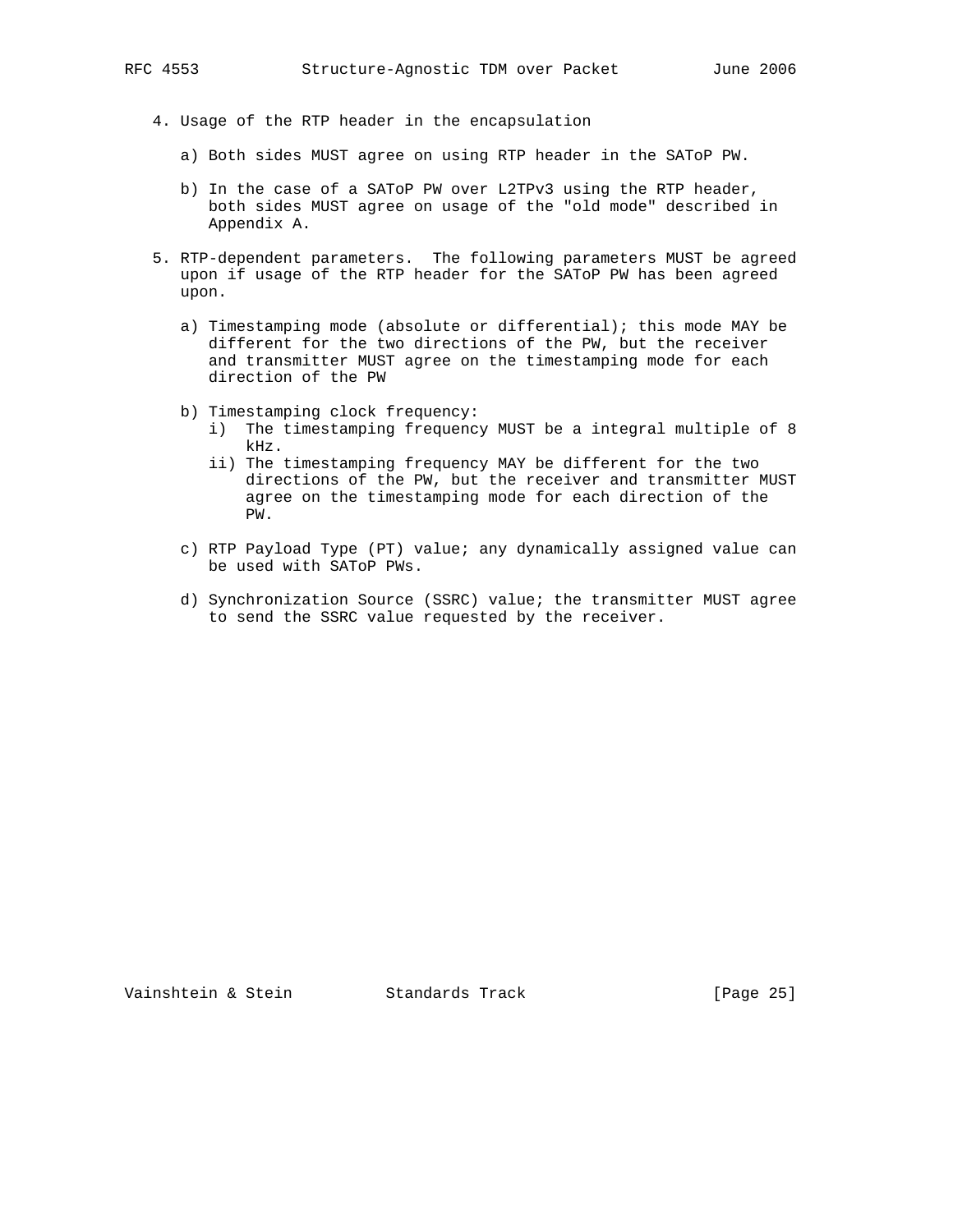Editors' Addresses

 Alexander ("Sasha") Vainshtein Axerra Networks 24 Raoul Wallenberg St., Tel Aviv 69719, Israel

EMail: sasha@axerra.com

 Yaakov (Jonathan) Stein RAD Data Communications 24 Raoul Wallenberg St., Bldg C Tel Aviv 69719, Israel

EMail: yaakov\_s@rad.com